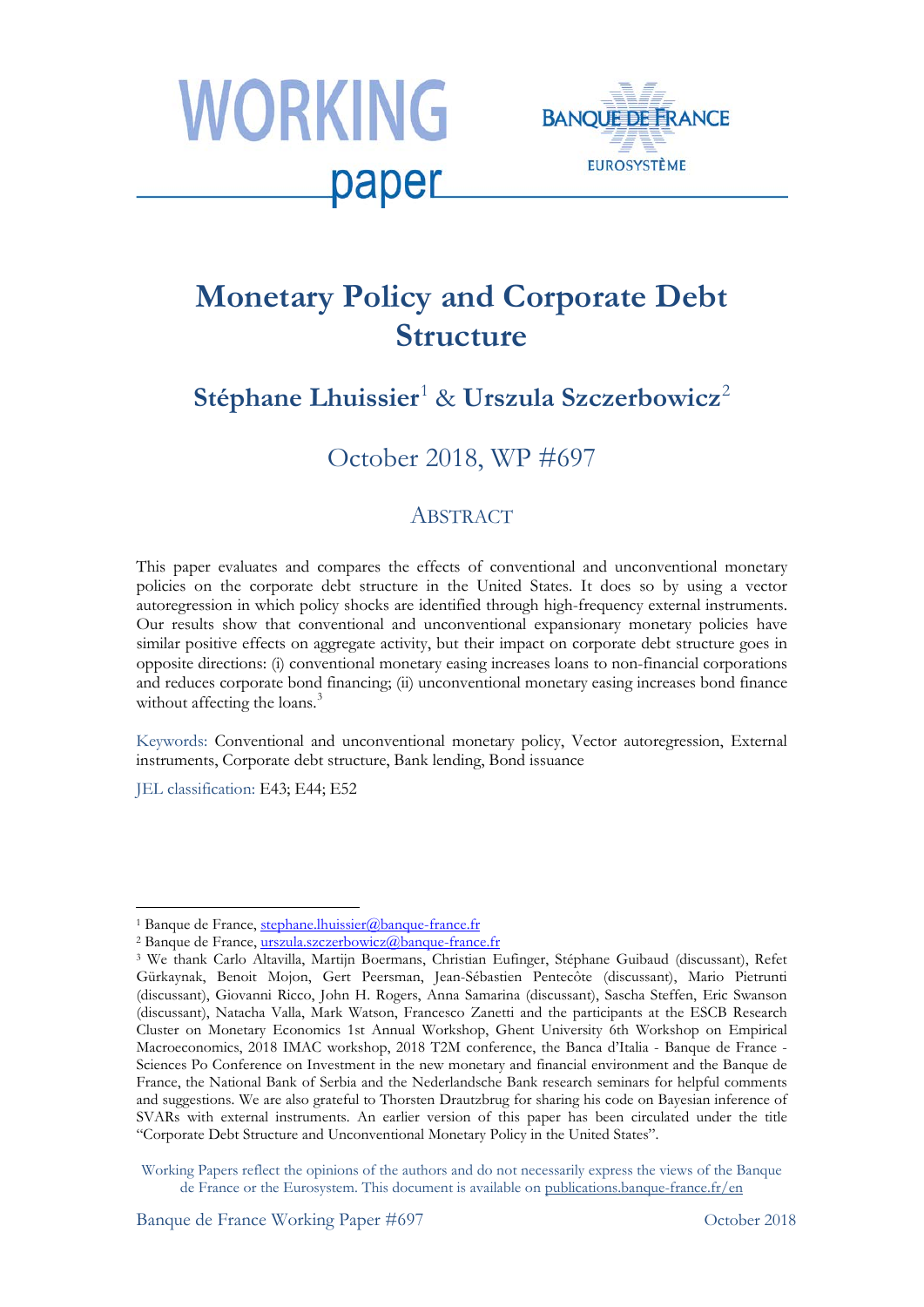#### NON-TECHNICAL SUMMARY

The years following the Great Recession have been challenging in the field of theoretical monetary economics. The new forms of monetary policy implemented after the crisis, more commonly called "unconventional", were an important innovation that have encouraged economists to revise the existing theories. This paper aims at studying the transmission mechanism of U.S. monetary policy shocks on borrowing activities of nonfinancial corporations, during both conventional and unconventional policy periods. By doing so, we aim to provide a set of stylized facts on similarities and differences in transmission mechanisms across monetary policy regimes that would help generating improved business cycle models.

Specifically, we employ a vector autoregression (VAR) in which monetary policy shocks are identified with high frequency external instruments, along the lines of Stock and Watson (2012) and Mertens and Ravn (2013). For each monetary policy regime, we estimate our benchmark VAR model for the U.S. economy at monthly frequency with real interpolated GDP, consumer prices, the Gilchrist and Zakrajsek (2012)'s excess bond premium, and a measure of monetary policy stance. Because the nature of conventional and unconventional policy measures strongly differ, the instruments we use to identify exogenous monetary policy shocks are not the same across policy regimes.

Our results consistently show that dynamic effects of expansionary monetary policy are remarkably similar across the conventional and unconventional policy period, with a fall in the policy indicator and credit spread, and a persistent rise in output and prices. By extending our VAR model to a wider set of macroeconomic variables, we also show that our measures of expansionary monetary policy shocks are associated with long-lasting positive effects on consumption, residential and non-residential fixed investment, and employment under each monetary policy regime.



**Differences in responses to conventional and unconventional monetary shocks**

Note: The solid black line represents the median responses. The 16th and 84th percentile are displayed in dotted black.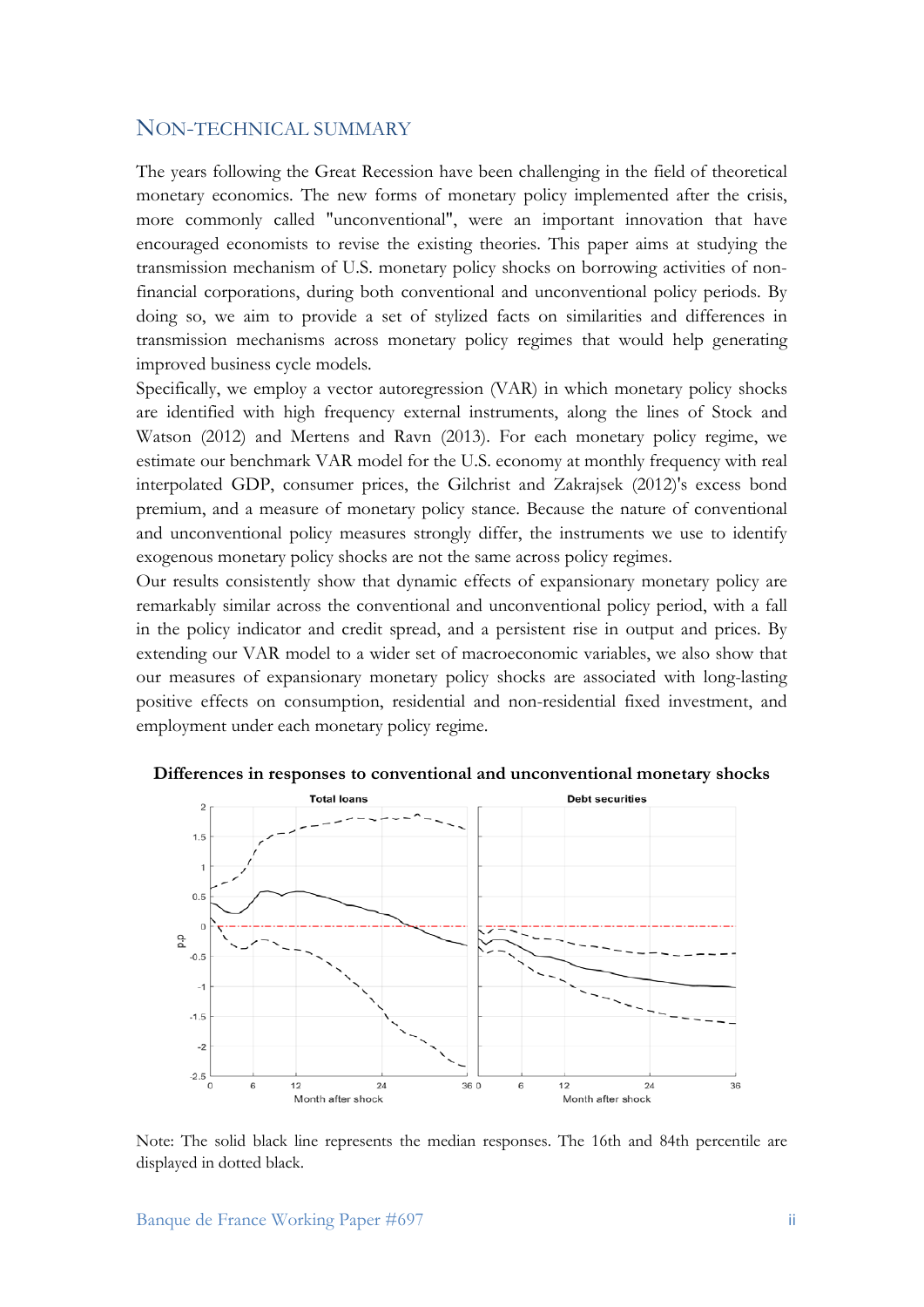Nevertheless, we show that the transmission channels of conventional and unconventional monetary policies are not the same with respect to corporate credit (loans and debt securities) availability. We show that conventional monetary policy easing increases the share of the loans in corporate debt, while unconventional policy easing increases the bond financing share. We argue that unconventional monetary policy has an opposite effect on loans and bonds through their impact on longer-term corporate bond markets conditions.

Our approach compares the effects of U.S. conventional monetary policy on the macroeconomy and corporate debt structure with those of unconventional measures. Most of the studies focus exclusively on one of the two monetary policy regimes, and do not attempt to compare them with each other. Regarding conventional measures, see for example Leeper, Sims, and Zha (1996), Christiano, Eichenbaum, and Evans (1999) and more recently Gertler and Karadi (2015). Regarding unconventional measures, notable examples include Baumeister and Benati (2013), Gambacorta, Hofmann, and Peersman (2014) and Weale and Wieladek (2016). We also contribute to the literature on the monetary policy effects on the corporate debt structure, which is relatively scarce. Becker and Ivashina (2014) study conventional monetary policy shocks and find that a more restrictive stance pushes non-financial corporations towards bond markets. For the unconventional monetary policy period, Lo Duca, Nicoletti, and Vidal Martinez (2016) show that U.S. expansionary policies increased corporate bond issuance worldwide. A unified framework across conventional and unconventional monetary policy allows us to provide a set of stylized facts on similarities and differences in transmission mechanisms across monetary policy regimes that would help generating improved business cycle models. Our results imply that a successful model of the monetary transmission mechanism ought to consider two types of external debt as their responses differ deeply following a monetary policy shock.

# **Politique monétaire et structure de la dette des entreprises**

# RÉSUMÉ

Ce document évalue et compare les effets des politiques monétaires conventionnelles et nonconventionnelles sur la structure de la dette des entreprises aux États-Unis. Pour ce faire, nous employons un modèle vectoriel autorégressif dans lequel les chocs monétaires sont identifiés à l'aide d'instruments externes à haute fréquence. Nous établissons que les politiques monétaires expansionnistes conventionnelles et non-conventionnelles ont des effets positifs similaires sur l'activité économique, mais que leurs impacts sur la structure de la dette des entreprises s'inscrivent dans deux directions opposées : (i) les politiques conventionnelles stimulent les prêts bancaires mais diminuent le financement par émission de titres ; (ii) les politiques nonconventionnelles encouragent le financement obligataire sans affecter les prêts bancaires.

Mots-clés : Politique monétaire conventionnelle et non conventionnelle, VAR, instruments externes, structure de la dette des entreprises, prêts bancaires, émission d'obligations

Les Documents de travail reflètent les idées personnelles de leurs auteurs et n'expriment pas nécessairement la position de la Banque de France. Ce document est disponible sur [publications.banque-france.fr](https://publications.banque-france.fr/)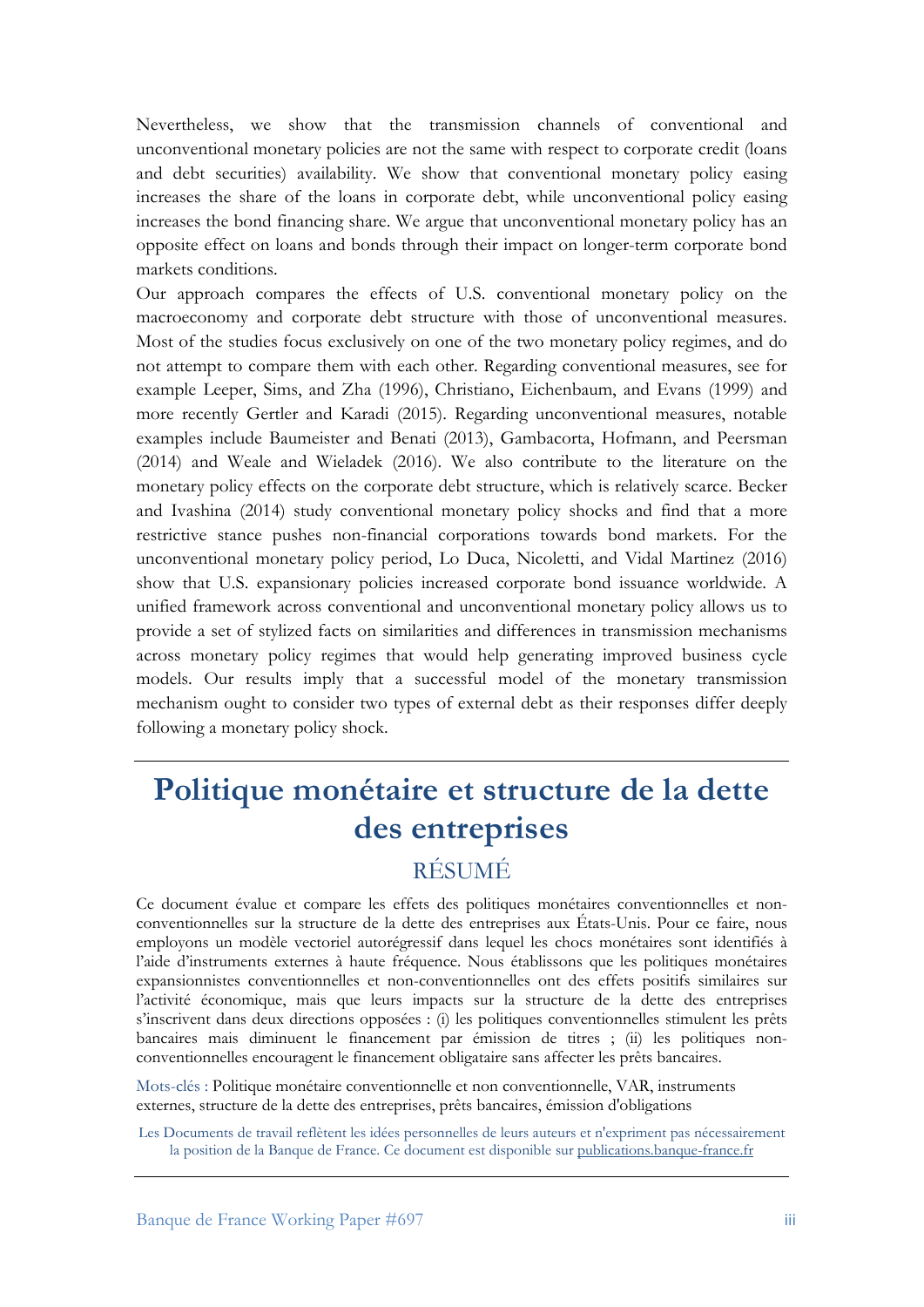## I Introduction

The years following the Great Recession have been challenging in the field of theoretical monetary economics. The new forms of monetary policy implemented after the crisis, more commonly called "unconventional", were an important innovation that have encouraged economists to revise the existing theories, and in particular monetary models of business cycles. This paper aims at studying the transmission mechanism of U.S. monetary policy shocks on borrowing activities of non-financial corporations, during both conventional and unconventional policy periods. By doing so, we aim to provide a set of stylized facts on similarities and differences in transmission mechanisms across monetary policy regimes that would help generating improved business cycle models.

Specifically, we employ a vector autoregression (VAR) in which monetary policy shocks are identified with high frequency external instruments, along the lines of [Stock and Wat](#page-22-0)[son](#page-22-0) [\(2012\)](#page-22-0) and [Mertens and Ravn](#page-22-1) [\(2013\)](#page-22-1). To our best knowledge, this is the first paper to compare macroeconomic effect of conventional and unconventional monetary policies using high-frequency instruments. For each monetary policy regime, we estimate our benchmark VAR model for the U.S. economy at monthly frequency with real interpolated Gross Do-mestic Product (GDP), consumer prices, the Gilchrist and Zakrajšek [\(2012\)](#page-21-0)'s excess bond premium, and a measure of monetary policy stance. Because the nature of conventional and unconventional policy measures strongly differ, the instruments we use to identify exogenous monetary policy shocks are not the same across policy regimes. We consider changes in the three month ahead monthly fed funds futures (FF4) and changes in the 5-year nominal U.S. monthly Treasury yield (T5Y) for the conventional and unconventional policy periods, respectively.<sup>[1](#page-3-0)</sup> The changes in these instruments are calculated within a narrow window surrounding FOMC dates and other policy announcements and reflect unexpected changes in the stance of U.S. monetary policy. Our results consistently show that dynamic effects of expansionary monetary policy are remarkably similar across the conventional and unconventional policy period, with a fall in the policy indicator and credit spread, and a persistent rise in output and prices. By extending our VAR model to a wider set of macroeconomic variables, we also show that our measures of expansionary monetary policy shocks are associated with long-lasting positive effects on consumption, residential and non-residential fixed investment, and employment under each monetary policy regime.

Nevertheless, we show that the transmission channels of conventional and unconventional monetary policies are not the same with respect to corporate credit availability. In particular,

<span id="page-3-0"></span><sup>1</sup>For conventional period, we follow exactly [Gertler and Karadi](#page-21-1) [\(2015\)](#page-21-1).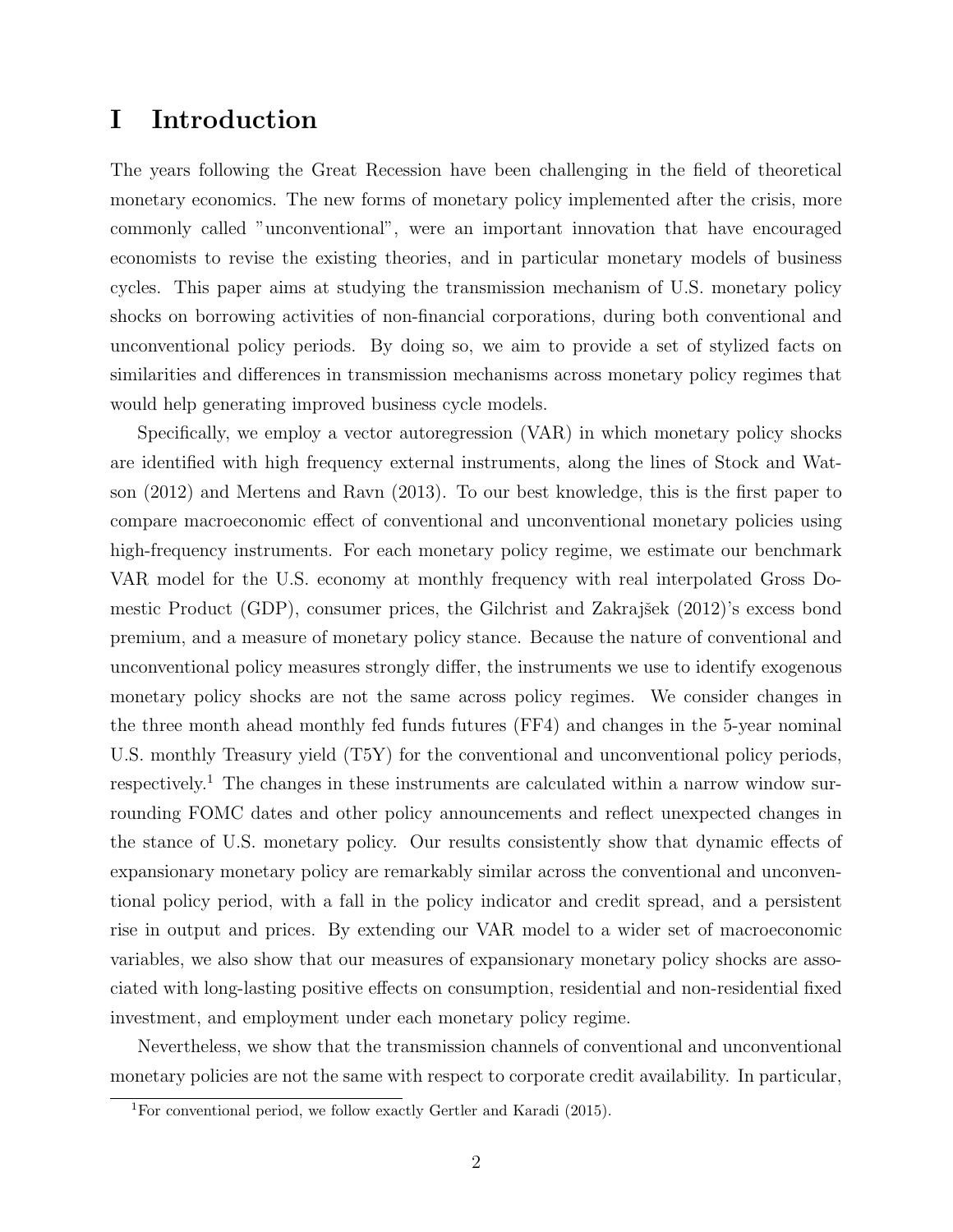we look at the liabilities of the balance-sheet of non-financial corporate business, reported in the Flow of Funds report (L.103), to better understand the mechanism of monetary transmission. We decompose the corporate debt structure into two parts: loans and debt securities. Our major findings can be summarized as follows. Following an expansionary monetary policy shock, the transmission mechanism — i.e., the way aggregate corporate debt variables respond to shocks — is remarkably different across the two policy regimes. More accommodative monetary policy stance induces a rise in bank loans for a roughly two years under conventional policy regime, but has no significant effect on bank loans under unconventional policy regime. However, we observe the opposite phenomenon regarding debt securities: they decline sharply in the conventional period after monetary easing but rise strongly and persistently in unconventional times, in line with portfolio balance channel of unconventional monetary policy.

Our results imply that a successful model of the monetary transmission mechanism ought to consider two types of external debt as their responses differ deeply following a monetary policy shock. This not the case for the vast majority of macro-finance models of business cycle, which usually stress the importance of asymmetric information and the role of bank credit.[2](#page-4-0) Hence, these models provide an incomplete explanation of the monetary transmission mechanism as they abstract from the role of bond issuance. The channel through which monetary policy is transmitted to the real economy turns out to be quite different across conventional and unconventional policy regimes, where the former apparently puts more emphasis on the bank-lending channel, while the latter appears to favor bond-issuance channel in the detriment of bank-lending channel. Under these circumstances, a successful model should be able to disentangle both channels to better understand the monetary policy transmission.

The reminder of the paper is organized as follows. Section [II](#page-5-0) places our paper with respect to the existing literature. Section [III](#page-6-0) explains our VAR methodology with external instruments. It also motivates the choice of policy stance indicator, along with its highfrequency instrument, for both conventional and unconventional monetary policy periods. Section [IV](#page-10-0) presents the data and the results of the paper. Section [V](#page-17-0) concludes.

<span id="page-4-0"></span><sup>&</sup>lt;sup>2</sup>For example, see the "financial accelerator" models in [Bernanke and Gertler](#page-19-0) [\(1989\)](#page-19-0) and [Bernanke,](#page-19-1) [Gertler, and Gilchrist](#page-19-1) [\(1999\)](#page-19-1).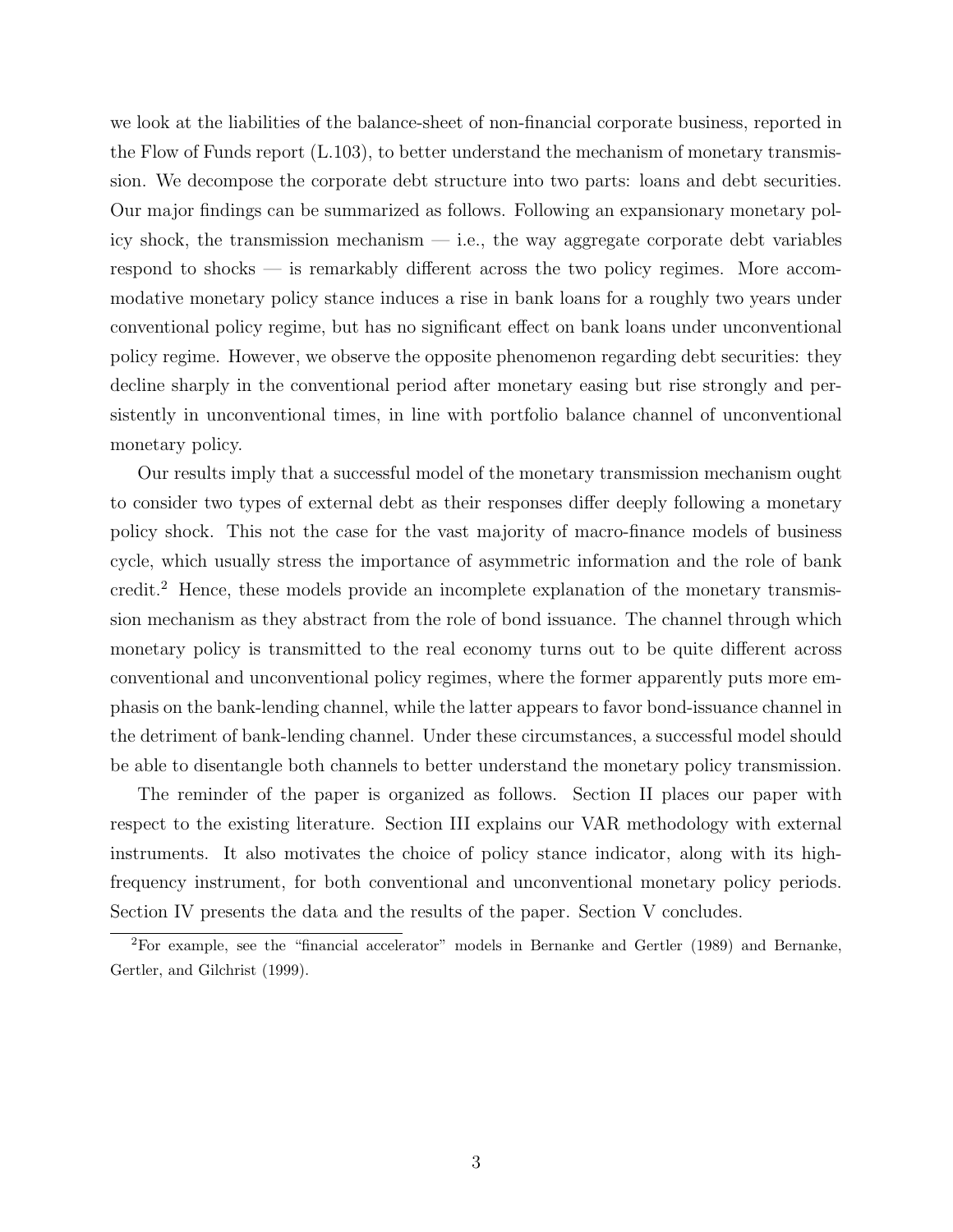## <span id="page-5-0"></span>II Related Literature

This paper belongs to the strand of literature on the financial and macroeconomic effects of monetary policy measures, both conventional and unconventional, in an identified VAR framework. Most of the studies focus exclusively on one of the two monetary policy regimes, and do not attempt to compare them with each other. Regarding conventional measures, see for example [Leeper, Sims, and Zha](#page-22-2) [\(1996\)](#page-22-2), [Christiano, Eichenbaum, and Evans](#page-20-0) [\(1999\)](#page-20-0) and more recently [Gertler and Karadi](#page-21-1) [\(2015\)](#page-21-1).<sup>[3](#page-5-1)</sup> Regarding unconventional measures, notable examples include [Baumeister and Benati](#page-19-2) [\(2013\)](#page-19-2), [Gambacorta, Hofmann, and Peersman](#page-21-2) [\(2014\)](#page-21-2) and [Weale and Wieladek](#page-23-0) [\(2016\)](#page-23-0). By contrast, our approach compares the effects of U.S. conventional monetary policy on the macroeconomy and corporate debt structure with those of unconventional measures in one unified framework.

Our study is also related to the literature on the impact of monetary policy on the corporate debt structure, which is relatively scarce. For the conventional monetary policy period, [Kashyap, Stein, and Wilcox](#page-22-3) [\(1993\)](#page-22-3) show that monetary policy tightening is associated with bank loans decrease and debt securities issuance. [Becker and Ivashina](#page-19-3) [\(2014\)](#page-19-3), can be seen as complementary to our analysis, as they study conventional monetary policy shocks and find that a more restrictive stance pushes non-financial corporations towards bond markets.<sup>[4](#page-5-2)</sup> For the unconventional monetary policy period, Lo Duca, Nicoletti, and Vidal Martínez  $(2016)$  show that U.S. expansionary policies increased corporate bond issuance worldwide.<sup>[5](#page-5-3)</sup> We contribute to this literature with unified framework across conventional and unconventional monetary policy in the United States. We show that conventional monetary policy easing increases the share of the loans in corporate debt, while unconventional policy easing increases the bond financing share. We argue that unconventional monetary policy has an opposite effect on loans and bonds through their impact on longer-term corporate bond markets conditions.[6](#page-5-4)

<span id="page-5-1"></span><sup>3</sup>Recently, [Hofmann and Peersman](#page-21-3) [\(2017\)](#page-21-3) compare the differences in the effects of conventional monetary policy on aggregate activity, as well as on credit and housing markets, between the pre- and post-1980s.

<span id="page-5-2"></span><sup>4</sup>For the euro area, [Altavilla, Darracq Paries, and Nicoletti](#page-19-4) [\(2015\)](#page-19-4) show that negative bank loan supply shocks explain the substitution between bank loans and bonds issued by firms.

<span id="page-5-3"></span><sup>5</sup>For the euro area, and using micro-level data, [Grosse-Rueschkamp, Steffen, and Streitz](#page-21-4) [\(2018\)](#page-21-4) and [Arce,](#page-19-5) [Gimeno, and Mayordomo](#page-19-5) [\(2017\)](#page-19-5) show the ECB corporate bond purchases made firms substitute bank loans with bond debt.

<span id="page-5-4"></span><sup>6</sup>Governor Jeremy C. Stein argues in his speech [\(Stein](#page-22-5) [\(2012\)](#page-22-5)) that unlike conventional monetary policy, the unconventional measures work by moving term premia and therefore alter the transmission to the real economy in important ways, in particular by encouraging firms to issue long-term bonds and to increase investment.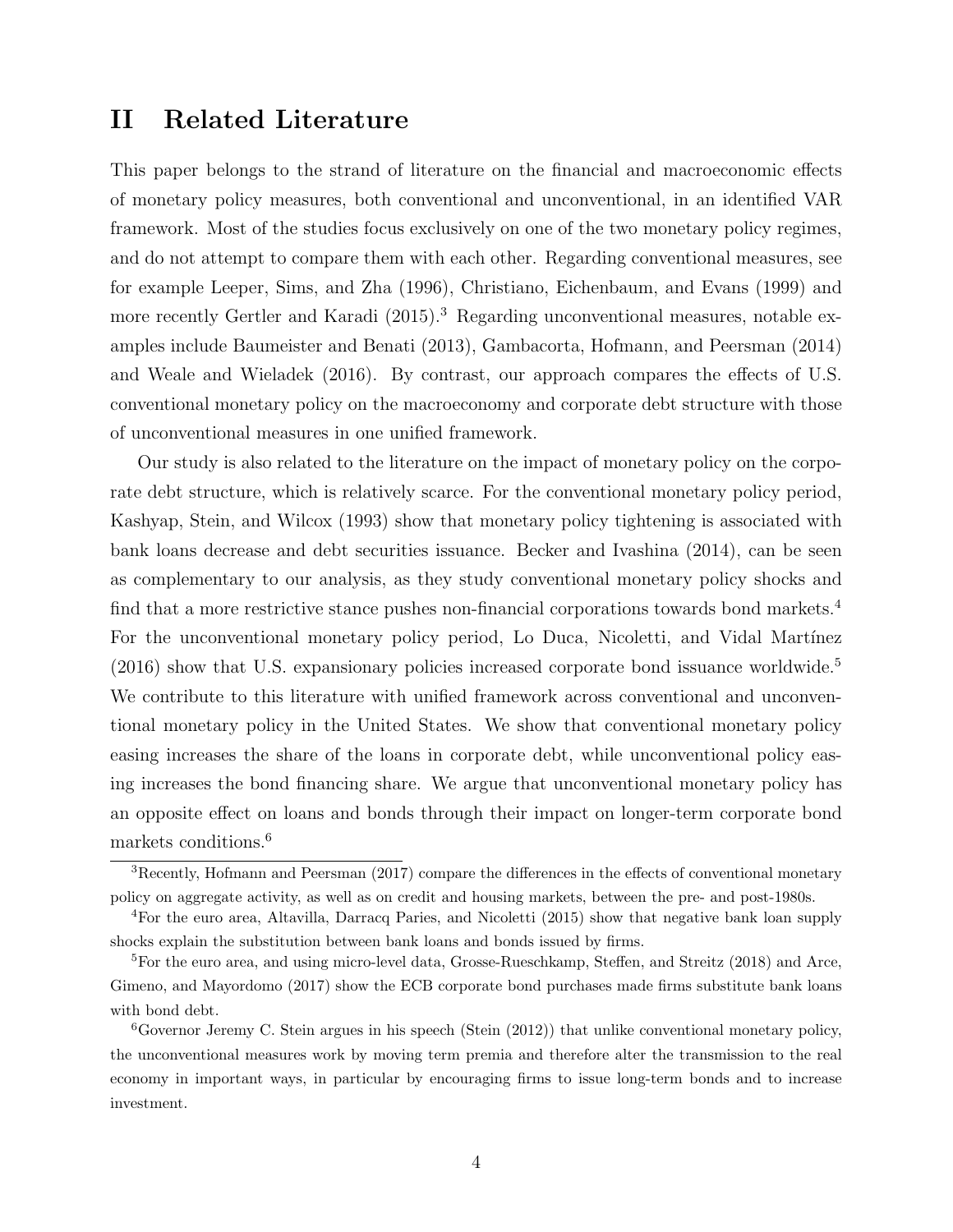Because our results have shown important changes in relative shares of loans and bonds in non-financial corporate financing following a monetary policy shock, they deliver powerful empirical implications for macroeconomic resilience and financial stability. There exist several theoretical and empirical studies that showed that access to corporate bond finance can provide macroeconomic benefits in some phases of the cycle.<sup>[7](#page-6-1)</sup> For example, [Grjebine,](#page-21-5) [Szczerbowicz, and Tripier](#page-21-5) [\(2018\)](#page-21-5) analyze the behavior of corporate debt structure along the business cycle in twenty three countries over the period 1989-2013 and show that economies with a high share of bond financing and significant bond-loan substitution recover faster from recessions. Thus, our results indicate that unconventional monetary policy measures might have contributed to foster the recovery of U.S. economy by stimulating corporate bond issuance. Nevertheless, one should bear in mind that the development of bond markets also carries risks, as described by [Krishnamurthy](#page-22-6) [\(2010\)](#page-22-6) for the Great Recession. For instance, in the context of a financial crisis, market liquidity can drop suddenly, making it harder to roll over corporate debt. This uncertainty can have an immediate impact on corporate expenditure. To prevent such adverse effects, bond markets should be subject to adequate regulation. It is also important that monetary policy itself takes into account its role on the debt composition of non-financial corporations.

## <span id="page-6-0"></span>III VAR with external instruments

Over the last decades, VAR models have been widely employed to estimate the effects of monetary policy shocks on the economy. Identified VAR modeling allows to analyze and interpret the data while avoiding potentially "incredible restrictions" on the structure of the economy. In this paper, we follow this long tradition and use the VAR framework to better

<span id="page-6-1"></span><sup>7</sup>For theoretical studies, see for example, [Adrian, Colla, and Shin](#page-19-6) [\(2013\)](#page-19-6), and [Fiore and Uhlig](#page-20-1) [\(2011,](#page-20-1) [2015\)](#page-20-2). They show that this substitution can help to mitigate the financial constraints restricting investment. Using a partial equilibrium approach [Adrian, Colla, and Shin](#page-19-6) [\(2013\)](#page-19-6) show that banks following "Value-at-Risk" approach deleverage when the default risk of non-financial corporations rises, while risk-averse bond investors increase their credit supply as the corporate bond spread rises. [Fiore and Uhlig](#page-20-1) [\(2011\)](#page-20-1) generate an endogenous corporate debt structure in a general equilibrium framework where information acquisition by banks is costly, and hence loans are more expensive but less risky than bonds. [Fiore and Uhlig](#page-20-2) [\(2015\)](#page-20-2) extend this analysis and show that an increase in the banks information acquisition costs increases the cost of indirect finance and induces a shift from loans to bonds. Under a scenario where debt markets are shut down and the bank financing is not flexible, a shock to the bank information acquisition costs coupled with uncertainty shocks reduces investment five times more than in the case when firms can substitute among instruments of debt finance.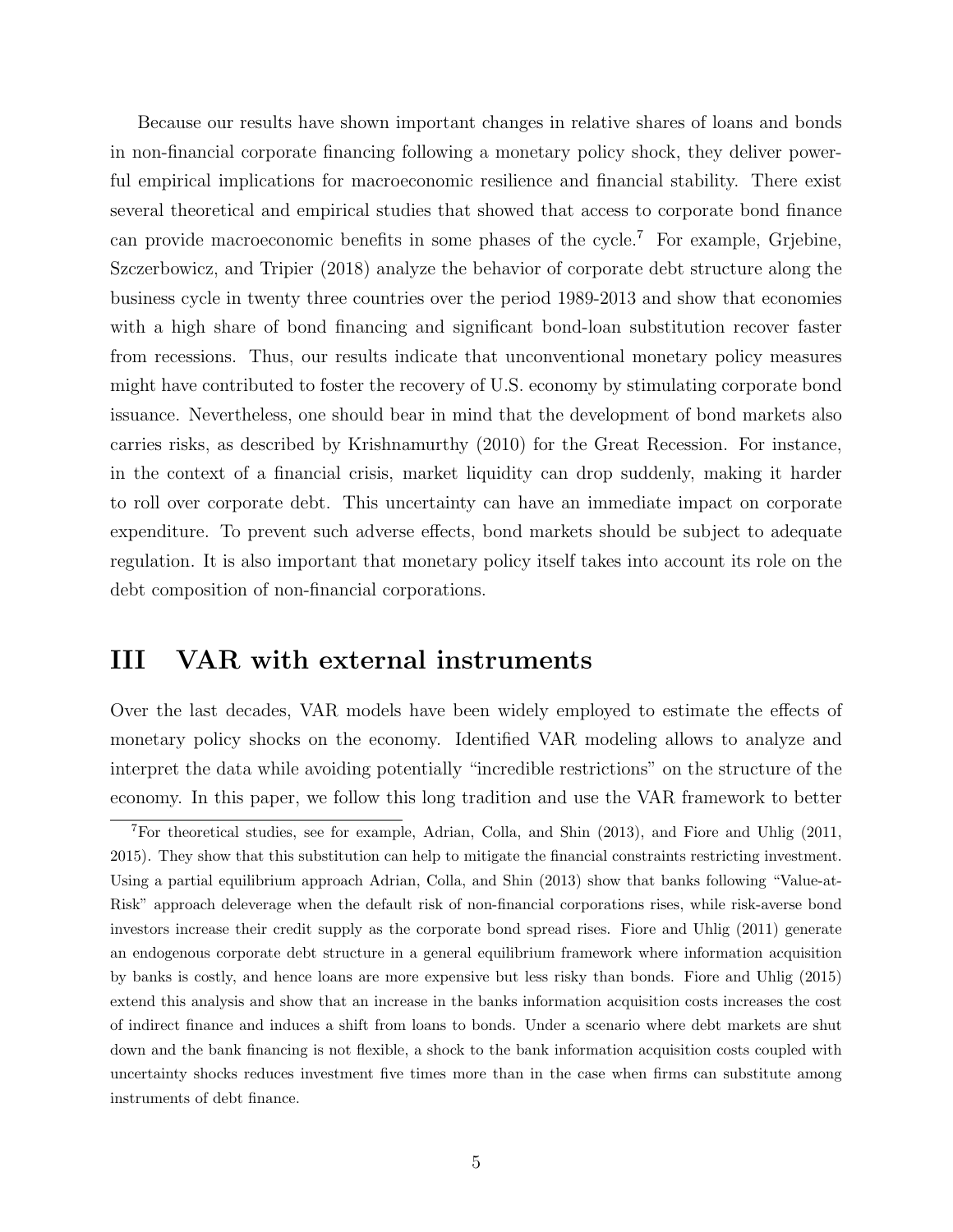understand the transmission mechanism of both conventional and unconventional monetary policy. We employ a VAR model of the following form:

<span id="page-7-0"></span>
$$
y_t = \sum_{i=1}^{\rho} B_i y_{t-i} + C_y + v_t, \qquad t = 1, \dots, T,
$$
 (1)

where  $y_t$  is an  $n \times 1$  vector of endogenous variables;  $C_y$  contains the constant terms;  $\rho$  is the number of lags; and T is the sample size. We assume that  $v_t = A\varepsilon_t$  where  $\varepsilon_t$  has the following distribution:

$$
p(\varepsilon_t) = \text{normal}(\varepsilon_t | 0, I), \tag{2}
$$

with I is an  $n \times n$  identity matrix, and normal $(x|\mu, \Sigma)$  denotes the multivariate normal distribution of x with mean  $\mu$  and variance  $\Sigma$ . This implies that  $v_t$  has the following distribution  $p(v_t) = \text{normal}(v_t | 0, AA')$ . The variable  $\varepsilon_t$  represents all structural shocks hitting the economy.

We apply the following partition  $y_t = \begin{bmatrix} y_t^p \end{bmatrix}$  $_t^p, y_t^{\neq p}$  $\left[\begin{array}{c} \neq p \\ t \end{array}\right]$  where  $y_t^p$  $_t^p$  represents the policy indicator, and  $y_t^{\neq p}$  denotes the remaining endogenous variables; and  $\varepsilon_t = \begin{bmatrix} \varepsilon_t^p \end{bmatrix}$  $_t^p, \varepsilon_t^{\neq p}$  $\left[\begin{array}{c} \neq p \\ t \end{array}\right]$  where  $\varepsilon_t^p$  $_t^p$  represents exogenous variations in the policy indicator, and  $\varepsilon_t^{\neq p}$  denotes the remaining structural shocks of the model.

Our approach to identification of monetary policy, that is  $\varepsilon_t^p$  $t<sub>t</sub><sup>p</sup>$ , is based on the use of one external instrument  $z_t$ , along the lines of [Stock and Watson](#page-22-0) [\(2012\)](#page-22-0) and [Mertens and](#page-22-1) [Ravn](#page-22-1) [\(2013\)](#page-22-1). It may be worth mentioning that we make an explicit distinction between the policy indicator and the policy instrument. The latter helps us to isolate the movements of the policy indicator that are only due to monetary policy actions. It must satisfy several critical assumptions in order to identify movements in the policy indicator that are due to purely exogenous monetary policy disturbances. The instrument must be correlated with the unconventional monetary policy  $\varepsilon_t^p$  but uncorrelated with all other structural shocks  $\varepsilon_t^{\neq p}$  $\substack{\neq p\\t}.$ This assumption can be summarized as follows:

<span id="page-7-2"></span><span id="page-7-1"></span>
$$
E\left[z_t \varepsilon_t^p\right] = \psi \tag{3}
$$

$$
\mathcal{E}\left[z_t \varepsilon_t^{\neq p}\right] = 0\tag{4}
$$

We use unexpected changes in different interest rates on FOMC dates as potential instruments  $z_t$ . The choice of the best instrument  $z_t$  for conventional and unconventional monetary policy period is motivated in Section [IV.1.](#page-10-1)

We re-write the system in  $(1)$  in a more compact form. The model becomes as follows:

<span id="page-7-3"></span>
$$
y_t = By_{t-1} + C_y + v_t,\tag{5}
$$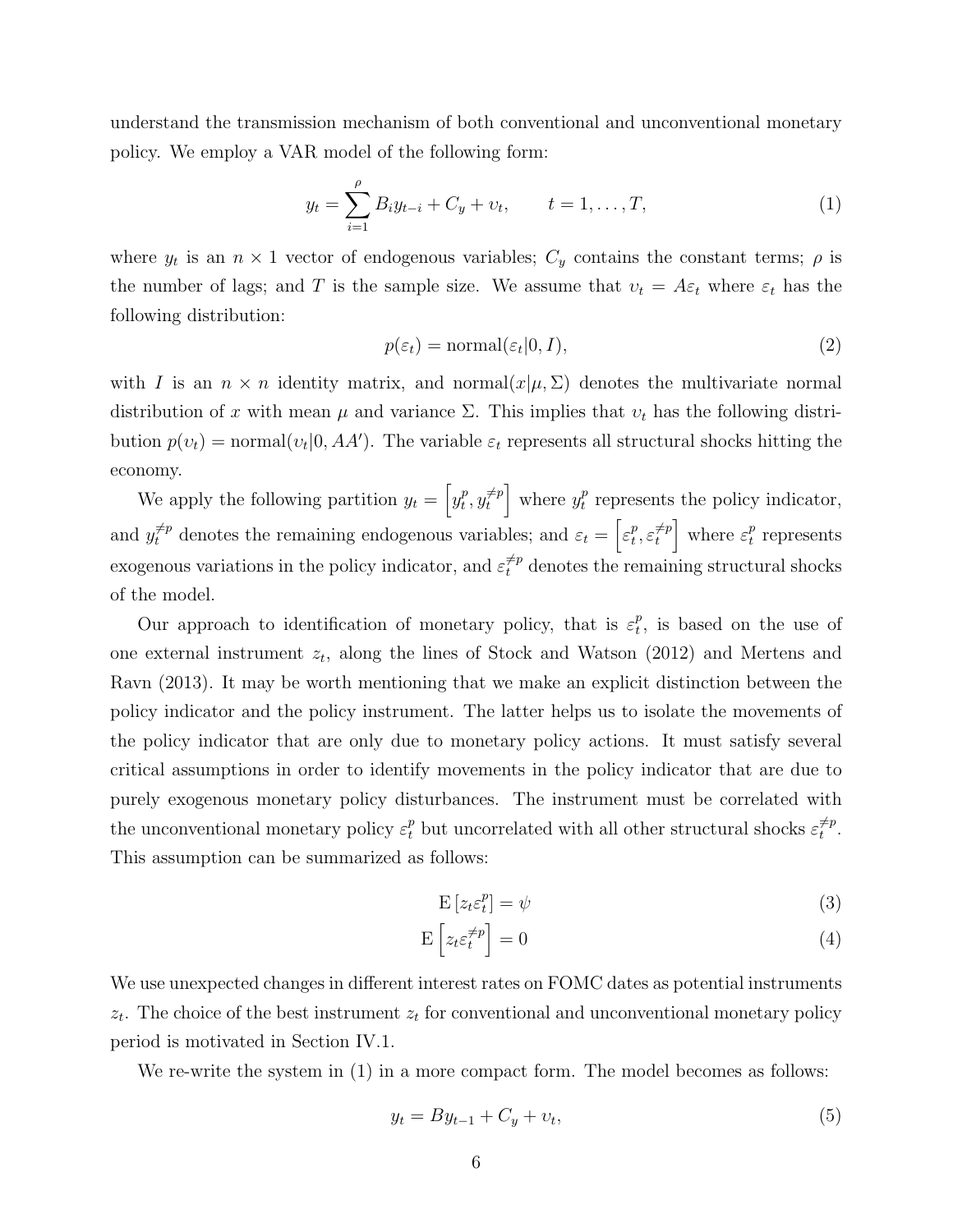where  $B = [B_1 \dots B_\rho],$  and  $y_{t-1} = [y_1 \dots y_\rho]'$ . We introduce an observation equation, which relates our instrument to the structural shocks:

$$
z_t = [\psi \quad \mathbf{0}] \varepsilon_t + C_z + \Omega^{-\frac{1}{2}} u_t,\tag{6}
$$

where 0 is an  $1 \times (n-1)$  row of zeros, and  $C_z$  contains the constant term. This equation is directly based on the assumptions in  $(3)$  and  $(4)$ . The observation equation can also directly relate the instrument to the reduced-form shocks:

$$
z_t = [\psi \quad \mathbf{0}]A^{-1}A\varepsilon_t + C_z + \Omega^{-\frac{1}{2}}u_t,\tag{7}
$$

<span id="page-8-0"></span>
$$
= [\psi \quad \mathbf{0}]A^{-1}v_t + C_z + \Omega^{-\frac{1}{2}}u_t,
$$
\n(8)

$$
= Fv_t + C_z + \Omega^{-\frac{1}{2}}u_t,\tag{9}
$$

with  $F = [\psi \quad \mathbf{0}]A^{-1}$ .

Using [\(5\)](#page-7-3) and [\(9\)](#page-8-0), we compact the overall system as:

$$
E\left[\begin{array}{c} y_t \\ z_t \end{array}\right] = normal\left(\left[\begin{array}{c} y_t \\ z_t \end{array}\right] \middle| \left[\begin{array}{cc} C_y + By_{t-1} \\ C_z \end{array}\right], \left[\begin{array}{cc} (AA')^{-1} & \Gamma' \\ \Gamma & \tilde{\Omega} \end{array}\right]\right),\tag{10}
$$

where  $\Gamma$  is the variance-covariance matrix between the instruments and the forecast errors are as follows:

$$
\Gamma = \text{Cov}[z_t, v_t],\tag{11}
$$

<span id="page-8-1"></span>
$$
=FAA',\tag{12}
$$

$$
= [\psi \quad \mathbf{0}]A^{-1}AA',\tag{13}
$$

$$
= [\psi \quad \mathbf{0}]A'. \tag{14}
$$

Following [Mertens and Ravn](#page-22-1) [\(2013\)](#page-22-1), we can now identify the parameters of the contemporeanous matrix A. We assume that  $A = [\alpha^{[1]}, \alpha^{[2]}] = \begin{bmatrix} \alpha_{1,1} & \alpha_{1,2} \\ \alpha_{2,1} & \alpha_{2,2} \end{bmatrix}$  $\alpha_{2,1}$   $\alpha_{2,2}$ 1 with  $\alpha^{[1]} = [\alpha_{1,1}, \alpha_{2,1}]'$ and  $\alpha^{[2]} = [\alpha_{1,2}, \alpha_{2,2}]'$ . Using the definitions of  $\Gamma$  and the forecast errors, it follows that:

$$
\Gamma = \text{Cov}[z_t, v_t],
$$
  
=  $[\psi \quad \mathbf{0}]A',$   
=  $\psi \alpha^{[1]},$   
=  $[\psi \alpha_{1,1}, \psi \alpha_{2,1}].$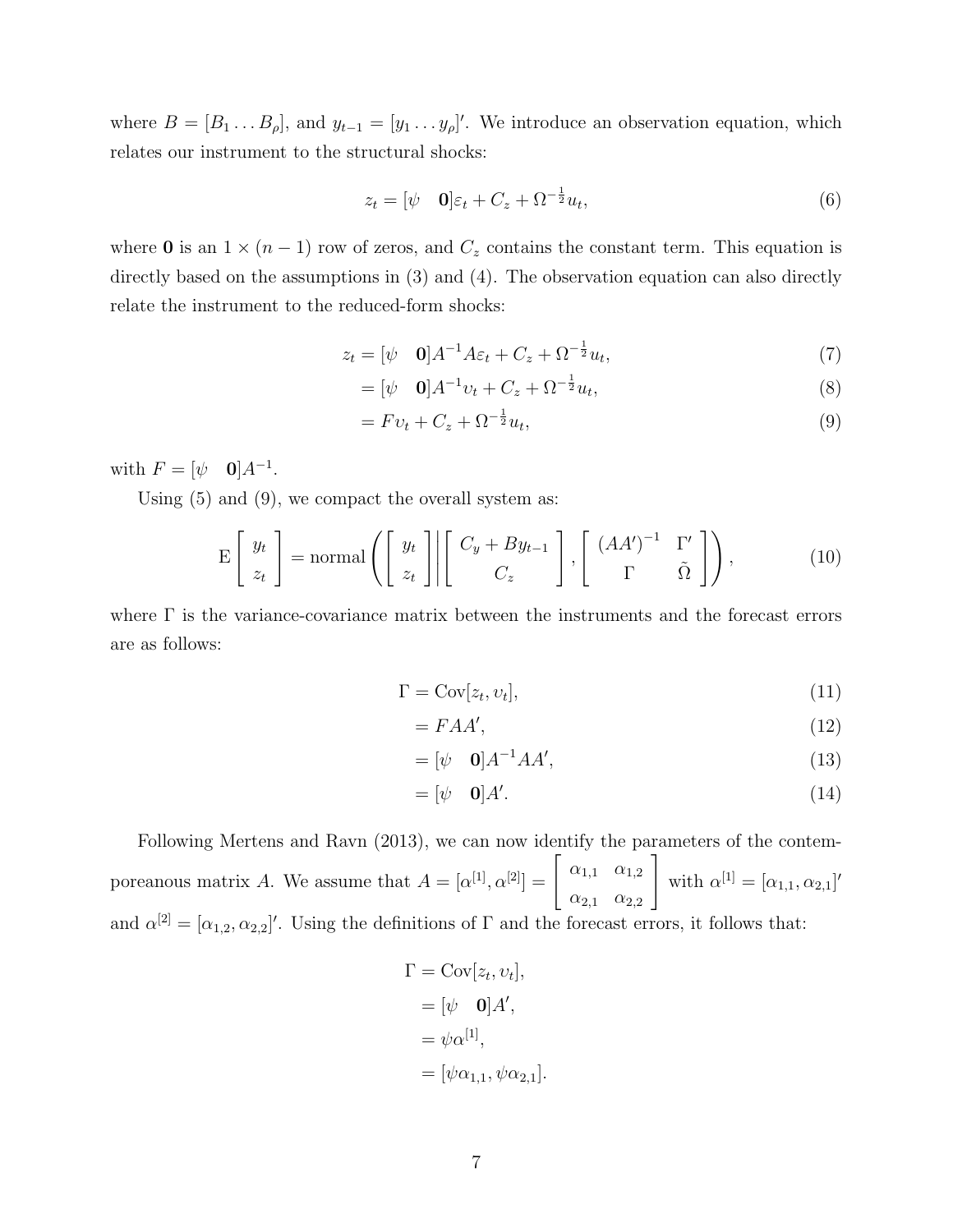Partitioning  $\Gamma = [\Gamma_1, \Gamma_2]$ , we can identify the contemporaneous matrix, A, as follows:

$$
\alpha_{1,1} = \frac{1}{\psi} \Gamma_1
$$
  

$$
\alpha_{2,1} = \frac{1}{\psi} \Gamma_2 = \alpha_{1,1} (\Gamma_1^{-1} \Gamma_2)
$$

After identifying the structural parameters, we can directly compute the impulse responses of  $y_t$  to the unconventional monetary policy shock  $\varepsilon_t^p$  $t$ <sup>*t*</sup> from the system [\(1\)](#page-7-0).

To characterize the uncertainty of our results, we follow [Drautzburg](#page-20-3) [\(2016\)](#page-20-3) by employing modern Bayesian methods to estimate our VAR model. More specifically, we use a Gibbssampling procedure to alternately sample from conditional distributions, namely a normal posterior distribution and a wishart posterior distribution. Equation [\(10\)](#page-8-1) corresponds to a SUR model, allowing us to employ a standard technique of inference reviewed in any Bayesian textbook. We vectorize the model [\(10\)](#page-8-1) as:

$$
Y_{\text{SUB}} = X_{\text{SUB}} \beta_{\text{SUB}} + \nu_{\text{SUB}}, \qquad \text{normal}(\nu_{\text{SUB}} | 0, V \otimes I_T), \tag{15}
$$

.

where

$$
V = \left[ \begin{array}{cc} AA' & \Gamma' \\ \Gamma & \tilde{\Omega} \end{array} \right].
$$
 (16)

with  $\tilde{\Omega} = \Omega + F A A' F'$  as the covariance-variance matrix of the external instrument. Under the flat prior  $p(\beta) = \text{normal}(\beta | \bar{\beta}_0, N_0)$  and  $p(V^{-1}) = \text{wishart}(V^{-1}|((\nu_0 S_0)^{-1}, \nu_0), \text{ where}$ wishart $(x|S, n)$  is the wishart distribution with S as the scale matrix and n as the degree of freedom, we can employ the Gibbs sampler technique for simulations by alternately sampling from two conditional posterior distributions. For  $i = 1, 2, ..., N_1 + N_2$ ,

1. Draw  $\beta^{(i)}$  conditional on  $V^{(i-1)}$ :

normal 
$$
\left(\beta^{(i)}\middle|\bar{\beta}_T(V),\left(N_{XX}(V)+N_0\right)^{-1}\right),
$$
 (17)

with 
$$
\bar{\beta}(V) = (N_{XX}(V) + N_0)^{-1}(N_{XY}(V) + N_0\bar{\beta}_0)^{8}
$$

<span id="page-9-0"></span><sup>8</sup> The posterior parameters  $N_{XX}(V)$  and  $N_{XY}(V)$  are defined as follows:

$$
N_{XX}(V) = \tilde{X}'\tilde{X}, \qquad N_{XX}(V) = \tilde{X}'\tilde{Y}, \qquad (18)
$$

where 
$$
\tilde{X} = ((U^{-1})' \otimes I_T) \begin{bmatrix} I_n \otimes X_y & \mathbf{0} \\ \mathbf{0} & T(n\rho+1) \times T \\ \mathbf{0} & X_z \end{bmatrix}
$$
,  $\tilde{Y} = ((U^{-1})' \otimes I_T) \begin{bmatrix} I_n \otimes Y & \mathbf{0} \\ \mathbf{0} & T(n\rho+1) \times T \\ \mathbf{0} & Z \end{bmatrix}$ ,  
\n $X_y = [Y_{-1} \dots Y_{-\rho} \mathbf{1}_T]$ , and  $X_z = [\mathbf{1}_T]$ .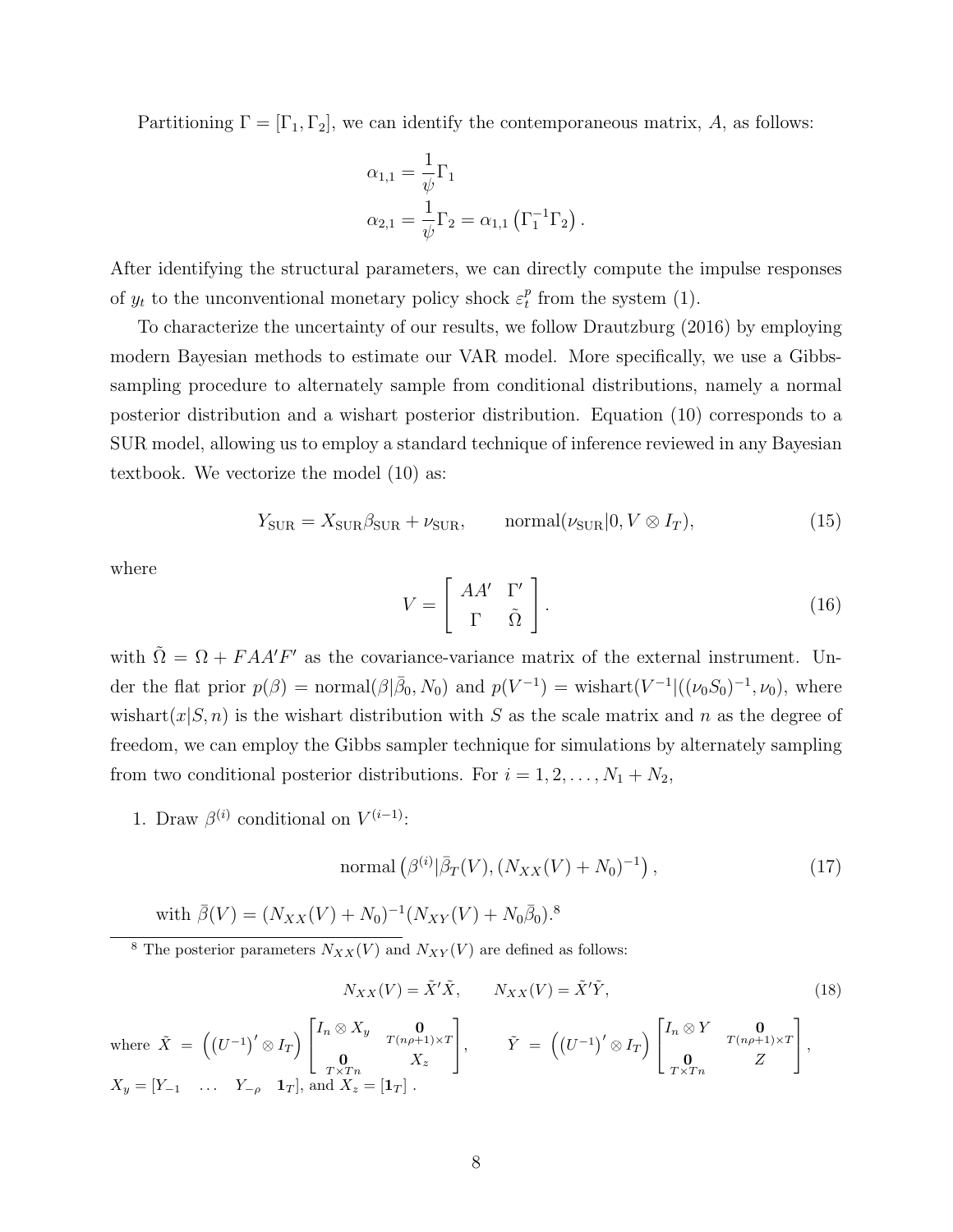2. Draw  $V^{(i)}$  conditional on  $\beta^{(i)}$ :

$$
\text{wishart}\left(V^{(i)}\bigg|\frac{S_T(\beta)^{-1}}{\nu_0+T},\nu_0+T\right),\tag{19}
$$

with 
$$
S_T(\beta) = \frac{1}{\nu_0 + T} \left[ \frac{(Y - XB)'}{(Z - 1_{T\mu'_z})'} \right] \left[ (Y - XB) \right] (Z - 1_{T\mu'_z}) \right] + \frac{\nu_0}{\nu_0 + T} S_0.
$$

Note that  $S_T(\beta)^{-1}$ ,  $N_{XX}(V)$  and  $N_{XY}(V)$  are the posterior parameters.

- 3. Repeat (1) and (2) until the entire sequence  $(N_1 + N_2)$  draws) is simulated;
- 4. Keep the last  $N_2$  draws in the sequence.

The results shown in next section are based on 10, 000 draws. We discarded the first ten percent draws as burn-in  $(N_1 = 1,000)$  so that to keep  $N_2 = 9,000$  draws

By combining high-frequency identification with VAR models, our approach allows to trace out the dynamic effects (i.e., persistence and magnitude) of shifts in monetary policy. The next section aims at choosing our policy indicator along with its instrument to identify policy shocks.

## <span id="page-10-0"></span>IV Data, Identification and Results

In Section [IV.1,](#page-10-1) we describe how we distinguish between the policy indicator and the policy instrument for both conventional and unconventional monetary policy measures. Then, in Section [IV.2](#page-12-0) we present the macroeconomic effects of monetary policy. Finally, Section [IV.3.2](#page-15-0) presents the effects on corporate debt structure.

#### <span id="page-10-1"></span>IV.1 Policy indicator and instrument

Until the end of 2008, the federal funds rate, which was generally used as policy indicator, was mainly controlled by the Federal Reserve. However, since 2008 the zero lower bound on the short-term nominal interest rates and non-standard policy measures by the Federal Reserve have brought the profession to use long-term interest rates, such as Treasury bonds yields, as a measure of policy stance. In this section, we choose the policy indicator along with its instrument to identify conventional and unconventional monetary policy shocks. We do so relying on existing theoretical and empirical literature.

For the conventional monetary policy period, we follow [Gertler and Karadi](#page-21-1) [\(2015\)](#page-21-1)'s identification of monetary policy shocks. Their policy surprises include the shocks to current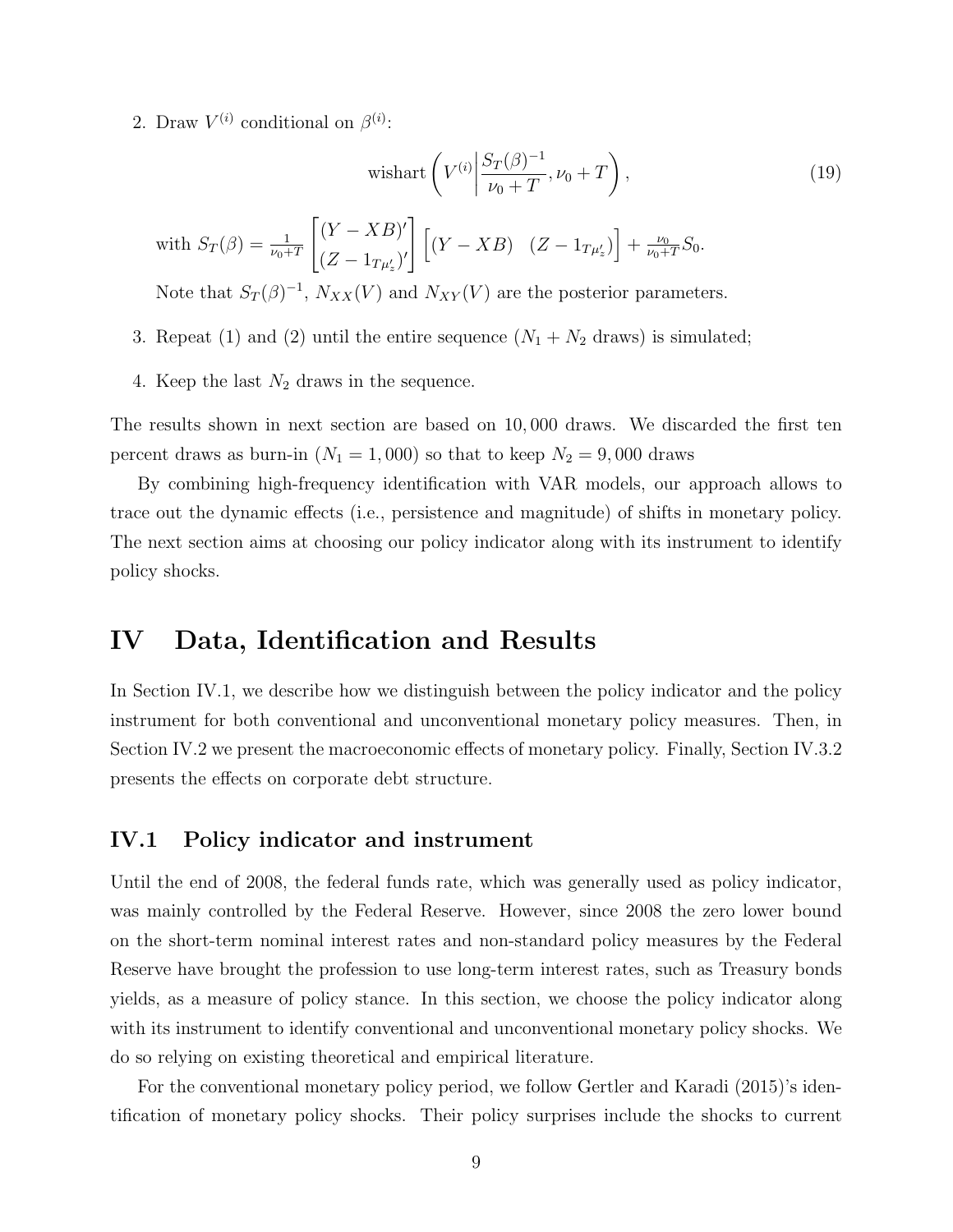short-term interest rate and the shocks to forward guidance. This is in line with Gürkaynak, [Sack, and Swanson](#page-21-6) [\(2005\)](#page-21-6) who show that the Federal Reserve's communication influences market expectations of future policy actions. Therefore, capturing the effects of FOMC announcements on financial markets as the changes in the federal funds rate target without accounting for a "future path of policy" factor would be inadequate. Following [Gertler and](#page-21-1) [Karadi](#page-21-1) [\(2015\)](#page-21-1), we use the one-year government bond rate as the relevant monetary policy indicator, and use directly their monetary policy surprises based on the three month ahead monthly fed funds futures changes around FOMC announcements.

Unconventional monetary policies have different transmission channels than conventional monetary policy. They impact the long-term interest rates and credit spreads to a much larger extent. According to theoretical literature, unconventional monetary policies work mainly through "signaling " and "portfolio rebalance" channels. The signaling channel represents the central bank commitment about future path of expected interest rates that can be implemented either by explicit forward guidance statement or by large-scale asset purchases (see [Eggertsson and Woodford](#page-20-4) [\(2003\)](#page-20-4) and [Bhattarai, Eggertsson, and Gafarov](#page-19-7) [\(2015\)](#page-19-7)). In the first case, the central bank makes a statement that affects the expectations of the future federal funds rates.<sup>[9](#page-11-0)</sup> In the second case, accumulation of risky assets on the central bank's balance sheet associated with important balance sheet expansion can be understood by financial markets as a signal that the monetary easing will continue longer than previously expected.[10](#page-11-1) "Portfolio balance effect" of asset purchases works when the securities are not perfect substitutes [\(Gertler and Karadi](#page-21-7) [\(2011\)](#page-21-7), [Farmer and Zabczyk](#page-20-5) [\(2016\)](#page-20-5), [Vayanos and](#page-23-1) [Vila](#page-23-1) [\(2009\)](#page-23-1), [Christensen and Krogstrup](#page-20-6) [\(2016\)](#page-20-6)). In the context of financial frictions, reducing the quantity of selected assets available for private investors increases their prices and diminishes yields by suppressing the risk premia [\(Bernanke](#page-19-8) [\(2010\)](#page-19-8)).

The existing studies confirm the effectiveness of the Federal Reserve's unconventional monetary confirm in reducing longer-term yields and risk premia ((e.g., [Wright,](#page-23-2) [2012;](#page-23-2) [Gilchrist,](#page-21-8) López-Salido, and Zakrajšek, [2015;](#page-21-8) [Rogers, Scotti, and Wright,](#page-22-7) [2016\)](#page-22-7). Some studies confirm the signaling channel (see for instance [Bauer and Rudebusch](#page-19-9) [\(2014\)](#page-19-9) and [Christensen](#page-20-7)

<span id="page-11-0"></span><sup>9</sup>[For instance, on December 16, 2008 the FOMC stated that "the Committee anticipates that weak](#page-20-7) [economic conditions are likely to warrant exceptionally low levels of the federal funds rate for some time".](#page-20-7) [In practice, it is not clear whether the statements issued by the Federal Reserve after the 2008 crisis were](#page-20-7) [more a commitment \("Odyssean forward guidance"\) or bad news about the state of the economy \("Delphic](#page-20-7) [forward guidance"\). Both interpretations reduce the interests rates but can have different macroeconomic](#page-20-7) [effect \(Andrade, Gaballo, Mengus, and Mojon](#page-20-7) [\(2018\)](#page-19-10)).

<span id="page-11-1"></span><sup>&</sup>lt;sup>10</sup> [Raising interest rates in these circumstances would expose the central bank to capital losses on the](#page-20-7) [assets it holds.](#page-20-7)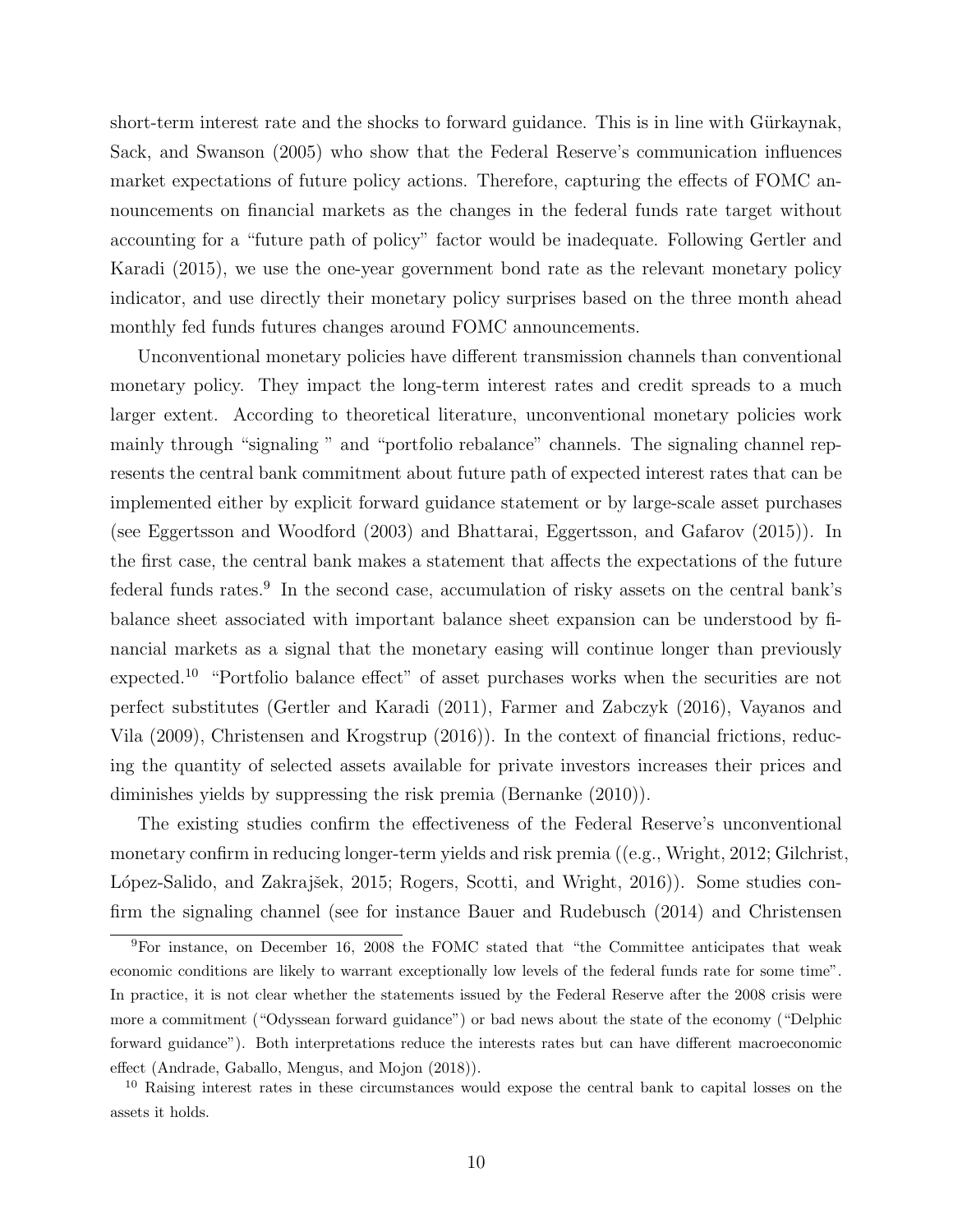[and Rudebusch](#page-20-7) [\(2012\)](#page-20-7)) while other highlight underlying "portfolio balance" channel (see for instance [Gagnon, Raskin, Remache, and Sack](#page-21-9) [\(2011\)](#page-21-9), [Krishnamurthy and Vissing-Jorgensen](#page-22-8) [\(2011\)](#page-22-8), [Nakamura and Steinsson](#page-22-9) [\(2013\)](#page-22-9)). [Swanson](#page-23-3) [\(2017\)](#page-23-3) shows that large-scale asset purchases were more effective in lowering longer-term Treasure while forward guidance was more effective in moving shorter-term yields.

We consider here all types of unconventional monetary policies, i.e. asset purchases and forward guidance, given that both measures were often announced on the same day. Therefore, we use a medium-term Treasury yield (5-year rate) as unconventional monetary policy stance. An instrument for unconventional monetary policy shock is approximated by the daily variations in the 5-year nominal rate on the Federal Reserve's announcement days.[11](#page-12-1) The movements in the interest rates on FOMC dates reflect revisions in beliefs about the future path of short-term rates and the expected risk premia. Measuring this surprise allows us to isolate the portion of the innovation in the monetary policy indicator coming from VAR that is due to the exogenous policy surprise. We consider all FOMC meetings and several speeches.<sup>[12](#page-12-2)</sup> If the announcement was not surprising, the interest rate change would automatically be zero.<sup>[13](#page-12-3)</sup>

#### <span id="page-12-0"></span>IV.2 Macroeconomic Impact of monetary policy shocks

In our benchmark specification the VAR model has six lags and includes the following four endogenous variables: interpolated monthly real GDP  $(gdp_t)$ , the core personal consumption expenditure price index  $(p_t)$ , the Gilchrist and Zakrajšek [\(2012\)](#page-21-0)'s excess bond premium  $(ebp_t)$ 

<span id="page-12-1"></span><sup>11</sup>Our VAR has a monthly frequency, thus we need to turn the daily financial markets surprises on FOMC days into monthly average surprises. The day of announcement is important feature as an announcement made on November 25 would affect only last few days of the month, while the announcement on December 1 would affect the whole month. To be sure to capture all the information in a given month we follow [Gertler](#page-21-1) [and Karadi](#page-21-1) [\(2015\)](#page-21-1) procedure and attribute weights to each surprises according to the day of the month it occurred on. For instance, in case of the 25-November surprise 5/30 would be attributed to the month of November and the remaining 25/30 to December.

<span id="page-12-2"></span> $12$ We follow [Rogers, Scotti, and Wright](#page-22-10) [\(2014\)](#page-22-10) and consider all FOMC announcements during the estimation period, as well as the following communications: announcement of LSAP-I on 2008-11-25 and B. Bernanke's speeches and testimony containing information about future policy actions: 2008-12-01, 2010-08-27, 2010-10- 15, 2011-08-26, 2012-08-31, 2013-05-22.

<span id="page-12-3"></span> $13\text{We regress the reduced-form residuals of the policy indicator (5-year rate) from the simple monthly VAR}$ (including GDP, prices, EBP and policy indicator) on the instrument (5-year interest rate change around monetary policy announcement) to be confident that weak instrument problem is not present. The F-statistic from the first-stage regression is equal to 19.75, which is above a threshold of ten recommended by [Stock,](#page-23-4) [Wright, and Yogo](#page-23-4) [\(2002\)](#page-23-4).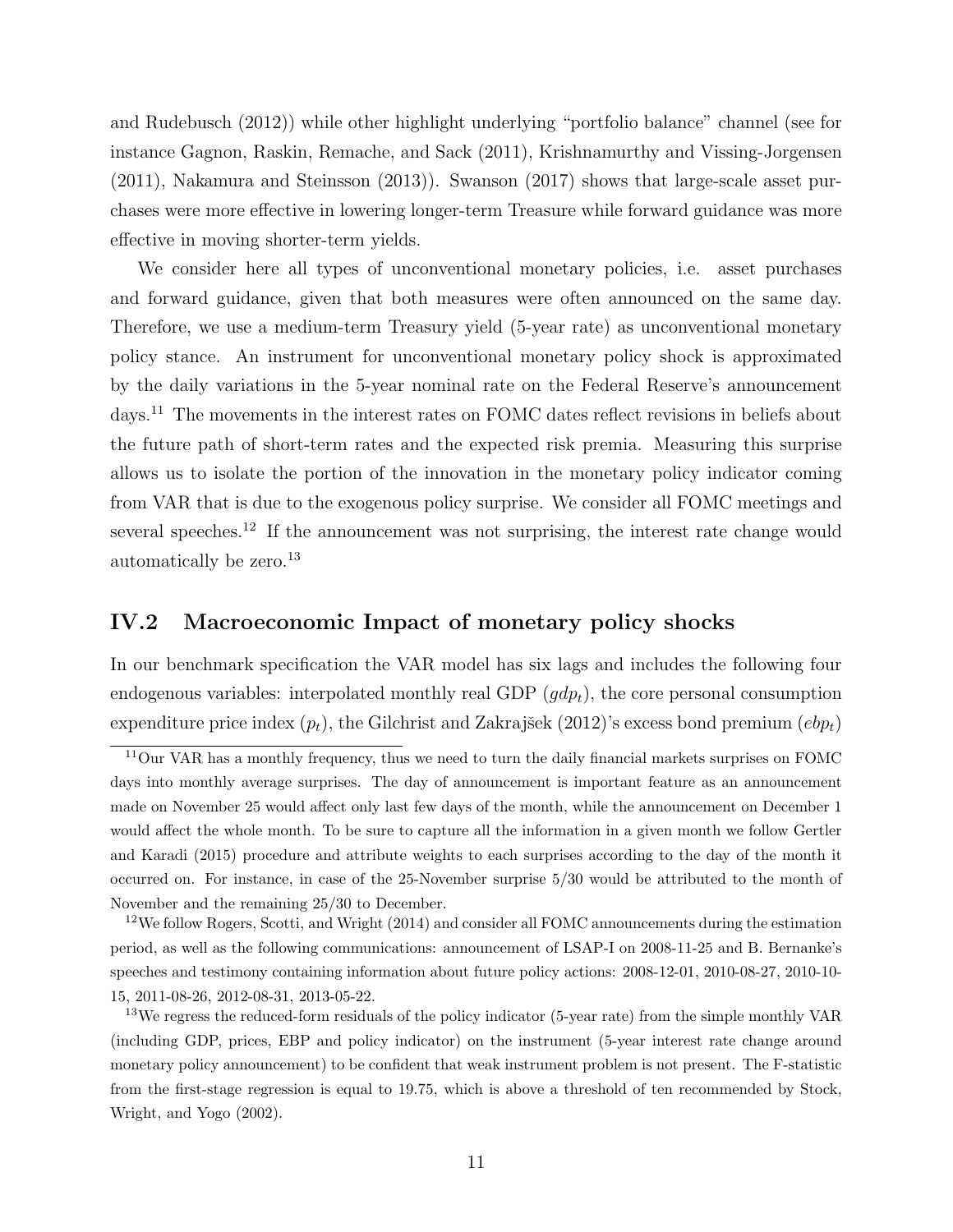and a policy indicator: 1-year or 5-year nominal interest rate, for conventional and unconventional policy, respectively. As explained before, we also use different instrument for each policy indicator. We consider changes in the three month ahead monthly fed funds futures (FF4) for the conventional policy period and changes in the 5-year nominal U.S. monthly Treasury yield (T5Y) for the unconventional policy period. These instruments are calculated within a narrow window surrounding FOMC dates and other policy announcements and reflect unexpected changes in the stance of U.S. monetary policy.

Note also that the VAR model is estimated separately for each policy regime. Given that we impose a six-period lag, all calculations described in this section include the period 1990.M1-2008.M10 (Conventional) and 2008.M11-2015.M11 (Unconventional). Appendix [A](#page-24-0) provides a description of the data. We measure all variables in log units, except for the excess bond premium, corporate bond yields and the policy indicator and instrument. In the figures, we report the deviation in percent for the series entered in log-levels, and the deviation in percentage points for the remaining variables. For each panel, we report the median in solid black line and the 68% error bands in dotted black lines.

Figure [1](#page-25-0) reports the impulse responses of endogenous variables to conventional (left panel) and unconventional monetary policy (right panel) shocks. The dynamic effects of expansionary monetary policy are similar across the conventional and unconventional policy period. Indeed, a one standard deviation monetary policy shock that moves down the 1-year (5-year) Treasury rate by about 20 basis points increase both output and prices, and reduces excess bond premium in both regimes. After monetary policy easing, output increases and reaches its maximum after  $18 - 24$  months, with a decline of 0.25% in conventional period and 0.3% in unconventional period. Note that the 68 percent error bands lie within the positive region, making the estimates robust. Looking at the financial variables, the expansionary shock induces a 8 basis point decline in the excess bond premium, which then returns to its original level over the course of two years, in both policy regimes. A decline in the excess bond premium represents an increase in investors' risk appetite in the corporate bond market. The response of prices however is much stronger and immediate in unconventional monetary policy period. This is in line with [Weale and Wieladek](#page-23-0) [\(2016\)](#page-23-0) who employ a VAR with zero-sign restrictions to measure the effects of unconventional monetary policy and obtain comparable responses of output and prices. In particular, the response of the CPI in the United States in their framework occurs right on impact.

We take advantage of the new high-frequency identification suited for unconventional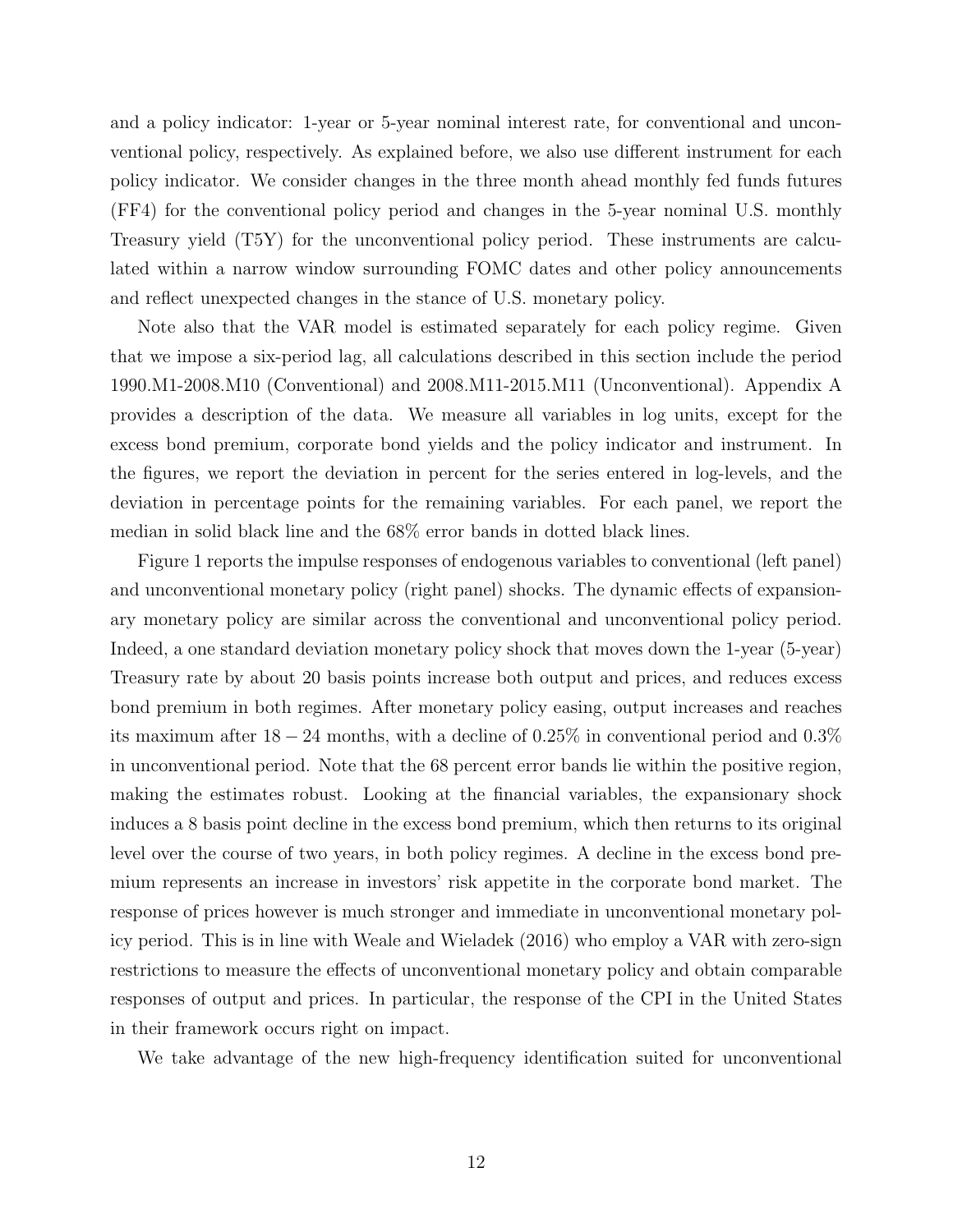monetary policy to investigate its impact on a wider set of macroeconomic variables.<sup>[14](#page-14-0)</sup> We add each of them into the benchmark separately to avoid the degrees-of-freedom issues. Figure [2](#page-26-0) characterizes the dynamic effects of policy shocks on a wider range of economic variables: consumption, investment (residential and non-residential) and employment. Each panel refers to a specific estimation of the model. Looking at the first row, consumption increases after conventional and unconventional monetary policy shock, with a maximum effect of respectively 0.5% and 0.65% reached after 30 and 8 months. Interestingly, the effects seem to be more persistent in conventional monetary policy period. The estimates further show that the effects of standard and non-standard policy shocks are important for residential and non-residential investment (i.e., the second and third rows). Finally, there is also evidence that Federal Reserve interventions have positive effects on labor markets (i.e., the fourth row column). Indeed, the number of employees increases persistently in response to a policy shock, especially in conventional monetary policy period.

Overall, our findings indicate that U.S. both conventional and unconventional monetary policy had powerful effects on economic activity. The behavior of the economy shown in Figures [1](#page-25-0) and [2,](#page-26-0) using a VAR with high-frequency identification, is consistent with a number of studies analyzing the macroeconomic effects of U.S. unconventional monetary policy. Notable examples include Chen, Cúrdia, and Ferrero [\(2012\)](#page-20-8), [Baumeister and Benati](#page-19-2) [\(2013\)](#page-19-2), [Gam](#page-21-2)[bacorta, Hofmann, and Peersman](#page-21-2) [\(2014\)](#page-21-2), and [Del Negro, Eggertsson, Ferrero, and Kiyotaki](#page-20-9) [\(2017\)](#page-20-9).

#### IV.3 Monetary Policy and Corporate Debt Structure

We divide this section into two parts. First, in Section [IV.3.1,](#page-14-1) we discuss corporate debt data coming from the Flow of Funds dataset, and report some interesting descriptive analysis. Second, in Section [IV.3.2,](#page-15-0) we assess the effects of conventional and unconventional monetary policy shocks on a corporate debt structure.

#### <span id="page-14-1"></span>IV.3.1 Flow of Funds dataset

To analyze the impact of monetary policy on corporate debt structure we use time series on debt instruments of Nonfinancial Corporate Business sector (L.103) from Financial Accounts of the United States (Z.1). Figure [3](#page-27-0) shows the evolution of two instruments of corporate debt:

<span id="page-14-0"></span><sup>&</sup>lt;sup>14</sup>The existing studies either evaluate the macroeconomic impact of standard monetary policy using the high-frequency instrument up to two years [\(Gertler and Karadi](#page-21-1) [\(2015\)](#page-21-1) or used longer-maturity instrument to study the effects on the financial markets [\(Wright](#page-23-2) [\(2012\)](#page-23-2), [Rogers, Scotti, and Wright](#page-22-7) [\(2016\)](#page-22-7)).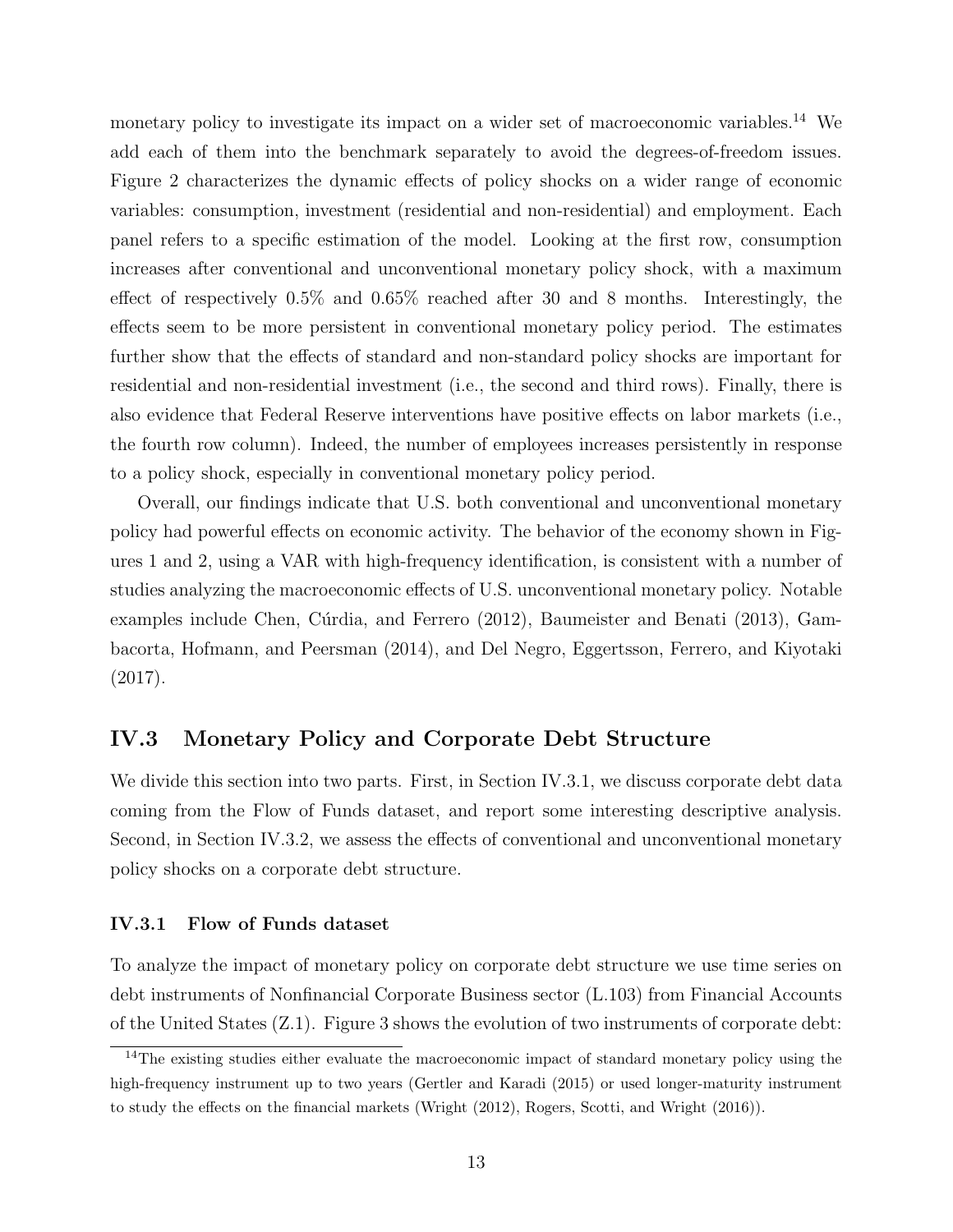loans and debt securities. It also highlights the increase of share of bond finance observed since 2008.

To have a better look of each category of debt, we decompose each of them into subcategories. Loans to non-financial corporations (NFCs) include: (i) depository institution loans not elsewhere classified ("bank loans"); (ii) mortgages; and (iii) other loans and advances ("other loans"). Depository institution loans not elsewhere classified are primarily loans from U.S.-chartered depository institutions, foreign banking offices in the U.S., banks in U.S.-affiliated areas, and credit unions. Mortgages include commercial mortgages. "Other loans and advances" include loans made by finance companies, savings institutions, and credit unions but also other entities. This category is an important component as the non-financial corporations receive loans not only from depository institutions, but also from insurance companies and pension funds, other financial institutions, other NFCs, governments and creditors resident in the rest of the world. Figure [4](#page-28-0) shows the evolution and the relative importance of each category of loans. The proportion of other loans to all outstanding loans granted to NFCs increased from 33% in 1990 to 45% in 2017. Bank share in total loans diminished from 46% in 1990 to 20% in 2010 and recovered to 36% in 2017. Mortgage share represented 21% in 1990 than increased from 2002 to attain 35% in the end of 2006 and descended to 18% in 2018. Overall, all loans granted to non-financial firms increased from \$1000 billion in 1990 to \$2800 billion in 2017. The increase in debt securities has been much more spectacular, as they went up from \$1200 billion in 1990 to \$6100 billion in 2017. Regarding debt securities, they include (i) commercial paper; (ii) municipal securities<sup>[15](#page-15-1)</sup>; and (iii) corporate bonds, with corporate bonds being an overwhelming majority as shown on Figure [5](#page-29-0) (80% in 1990 and 87% in 2007).

#### <span id="page-15-0"></span>IV.3.2 The impact of monetary policy shocks on corporate debt structure

In this section, we assess the impact of conventional and unconventional monetary policy shocks on the corporate debt structure. To do so, we extend the VAR model presented in section [IV](#page-10-0) by adding one by one corporate financing variables: loans (bank loans, other loans and mortgages) and debt securities (corporate bonds, commercial paper and municipal securities).<sup>[16](#page-15-2)</sup> Again, we estimate the VAR separately in conventional and unconventional monetary policy period. The left column of Figure [6](#page-30-0) shows that an expansionary conven-

<span id="page-15-1"></span><sup>15</sup>Municipal Securities issued by the non-financial corporate business are principally industrial revenue bonds.

<span id="page-15-2"></span><sup>&</sup>lt;sup>16</sup>We interpolate the quarterly Flow of Funds series described in the previous section into monthly frequency.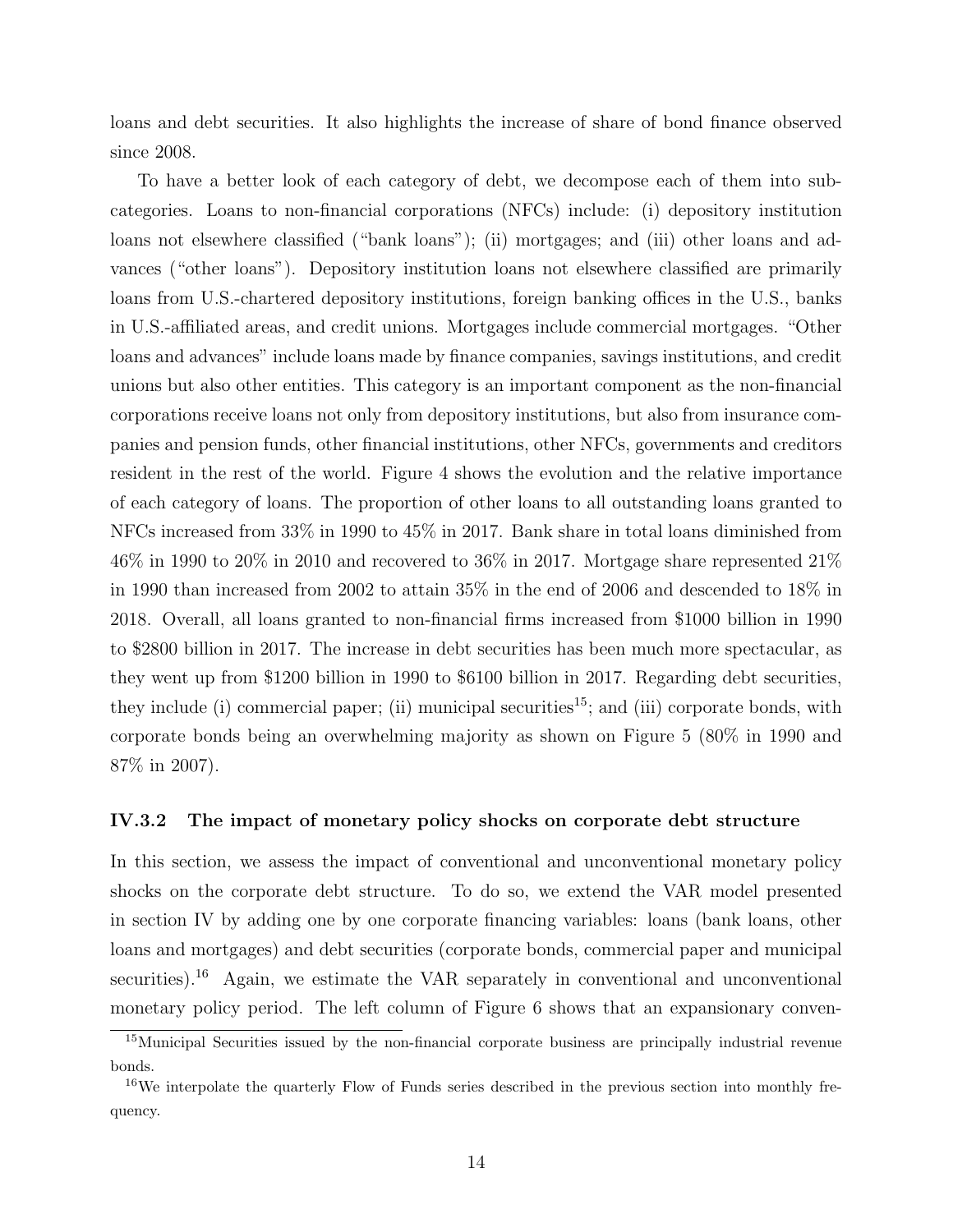tional monetary policy shock induces a 0.5% increase in all loans granted to non-financial corporations after 18 months. This increase is mostly due to other loans and mortgages. However, the right column of Figure [6](#page-30-0) shows that unconventional monetary policy easing doesn't have the same effect. Indeed, total loans distributed to non-financial corporations do not respond significantly to unconventional monetary easing.

Interestingly, monetary policy shocks seem to push loans and debt securities in opposite directions. Figure [7](#page-31-0) shows that debt securities, and their main component corporate bonds, decrease after conventional monetary easing to reach a minimum after 24 months (i.e., about −0.45% and −0.55% decrease for all debt securities and corporate bonds, respectively). By contrast, unconventional monetary easing increases the amount of debt securities, both in short and longer run (after 24 months all debt securities and corporate bonds rise by about  $0.25\%$  and  $0.35\%$ , respectively).

As a way to illustrate the differences in dynamics between the two policy regimes, we report for total loans and debt securities, the differences in their impulse responses across regimes, as shown in Figure [8.](#page-32-0) For total loans, when looking at the 16% and 84% percentiles (i.e., the left panel), the responses to conventional and unconventional monetary policy shocks are remarkably different. The error bands lie within the same (positive) region in the short-run, indicating that differences between regimes are robust. Note, however, that these differences disappear quickly over the next months that follow the initial shock. By contrast, regarding the differences in impulse responses of debt securities, the error bands lie well within the same (negative) region throughout the months, reinforcing our results. Summarizing, there is strong evidence of changes in the way that corporate debt structure responds to monetary policy shocks across the two policy regimes.

Looking at the conventional monetary policy period, our results are in line with the findings of [Becker and Ivashina](#page-19-3) [\(2014\)](#page-19-3): conventional monetary policy easing increases loans granted to non-financial corporations but reduces corporate bond issuance. Unconventional monetary policy seems to have a different transmission channel: unconventional easing does not affect loans granted to firms but stimulates their debt securities issuance. The results for securities are driven by the increase in longer-term corporate bonds which is consistent with the "gap-filling" theory by [Greenwood, Hanson, and Stein](#page-21-10) [\(2010\)](#page-21-10). When the central bank purchases long-term government bonds, there is a lack of long-term assets in the market. Acting as macro liquidity providers, the firms fill the gap by issuing more long-term bonds to meet the demand for long-term assets. Overall, these results imply that expansionary conventional and unconventional monetary policies affect the real economy through different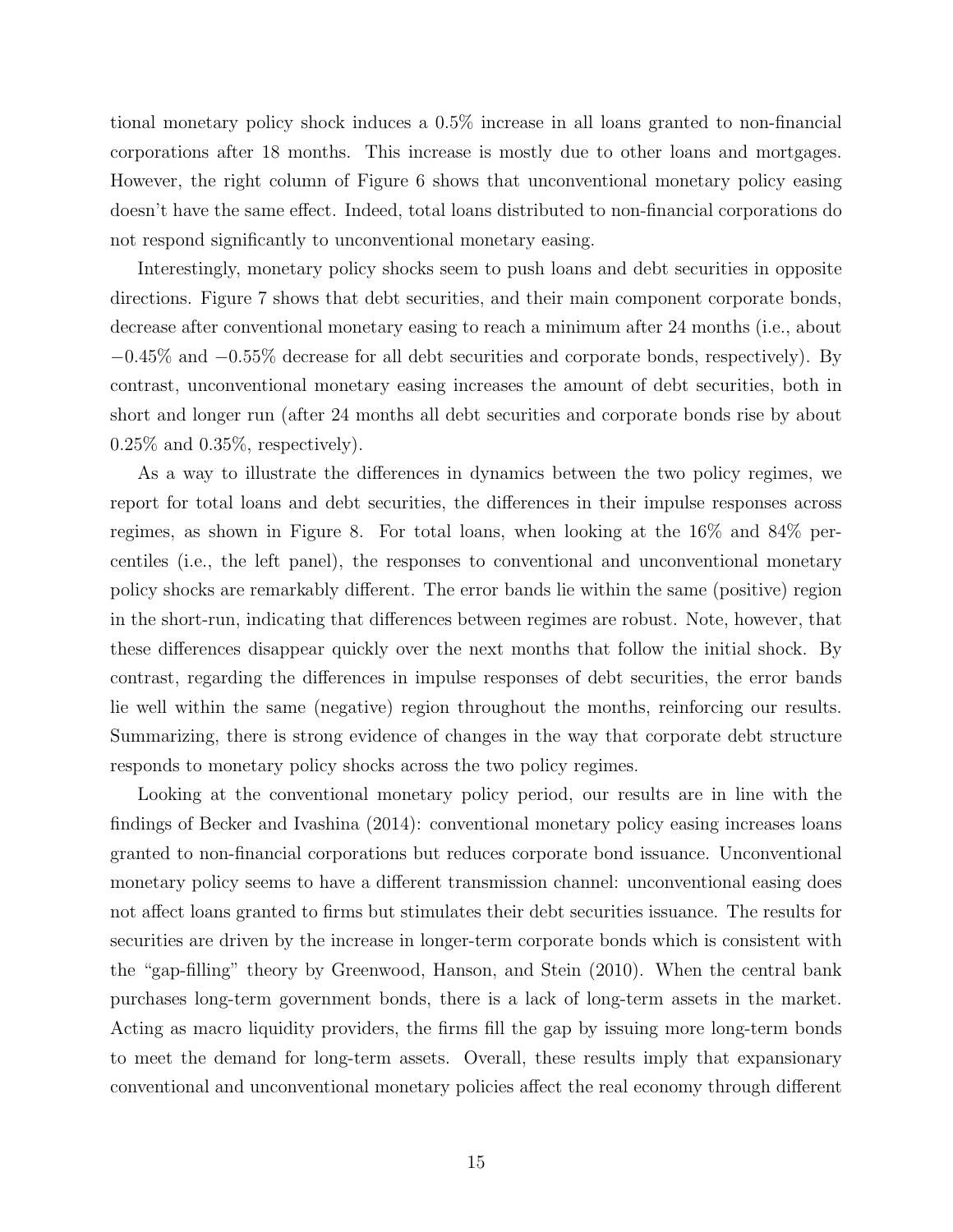transmission channels. One of the possible explanations for different impact of unconventional monetary policy is their influence on the corporate bond market.

To test this hypothesis, we introduce one by one the corporate yields series in our benchmark VAR: Moody's BAA and AAA corporate bond yield. Figure [9](#page-33-0) reports the responses of AAA and BAA corporate bond yield to conventional and unconventional monetary policy shocks. Corporate yields are particularly sensitive to unconventional monetary policy shock, with the corresponding declines of around 15 basis points on impact for both types of bonds. By contrast, the response of AAA and BAA yields to conventional monetary policy is muted on impact, and the decline that arrives later is much smaller in magnitude (around 4 basis points). It might be due to the "default risk channel" of non-standard policies that predicts that the purchases of long-term Treasuries and agency MBSs should boost the economy, implying a fall in the default risk of corporations and thus a decline in corporate bond spreads [\(Krishnamurthy and Vissing-Jorgensen,](#page-22-8) [2011\)](#page-22-8). Such effect also confirms the so-called "portfolio-balance" effect, which is one of the desired objectives of the Federal Reserve. By providing large amount of liquidity, the asset purchase programmes give incentives to investors who sold Treasuries to the central bank to rebalance their portfolio with riskier assets, such as corporate bonds, which in turn would drive up the prices of these assets. Our results suggest that the non-standard measures stimulated investors' "reach for yield" behavior. They substituted away from government bonds towards more risky securities. It is consistent with the argument that the expectation of low nominal interest rates creates incentives for yield-oriented investors to take additional risk, increasing the demand and reducing the risk premia for higher-yielding debt (See [Hanson and Stein,](#page-21-11) [2015;](#page-21-11) [Foley-Fisher,](#page-20-10) [Ramcharan, and Yu,](#page-20-10) [2016\)](#page-20-10).

The improved conditions on the corporate bonds markets following unconventional monetary policy shock could explain the increase in corporate bonds that follows unconventional monetary policy shock that we found earlier.

## <span id="page-17-0"></span>V Conclusion

We have examined the macroeconomic effects of conventional and unconventional monetary policy shocks using a VAR model identified with external instruments. Our results consistently show that dynamic effects of expansionary monetary policy are quite similar across the conventional and unconventional policy period, with a fall in the policy indicator and credit spread, and a persistent rise in output and prices.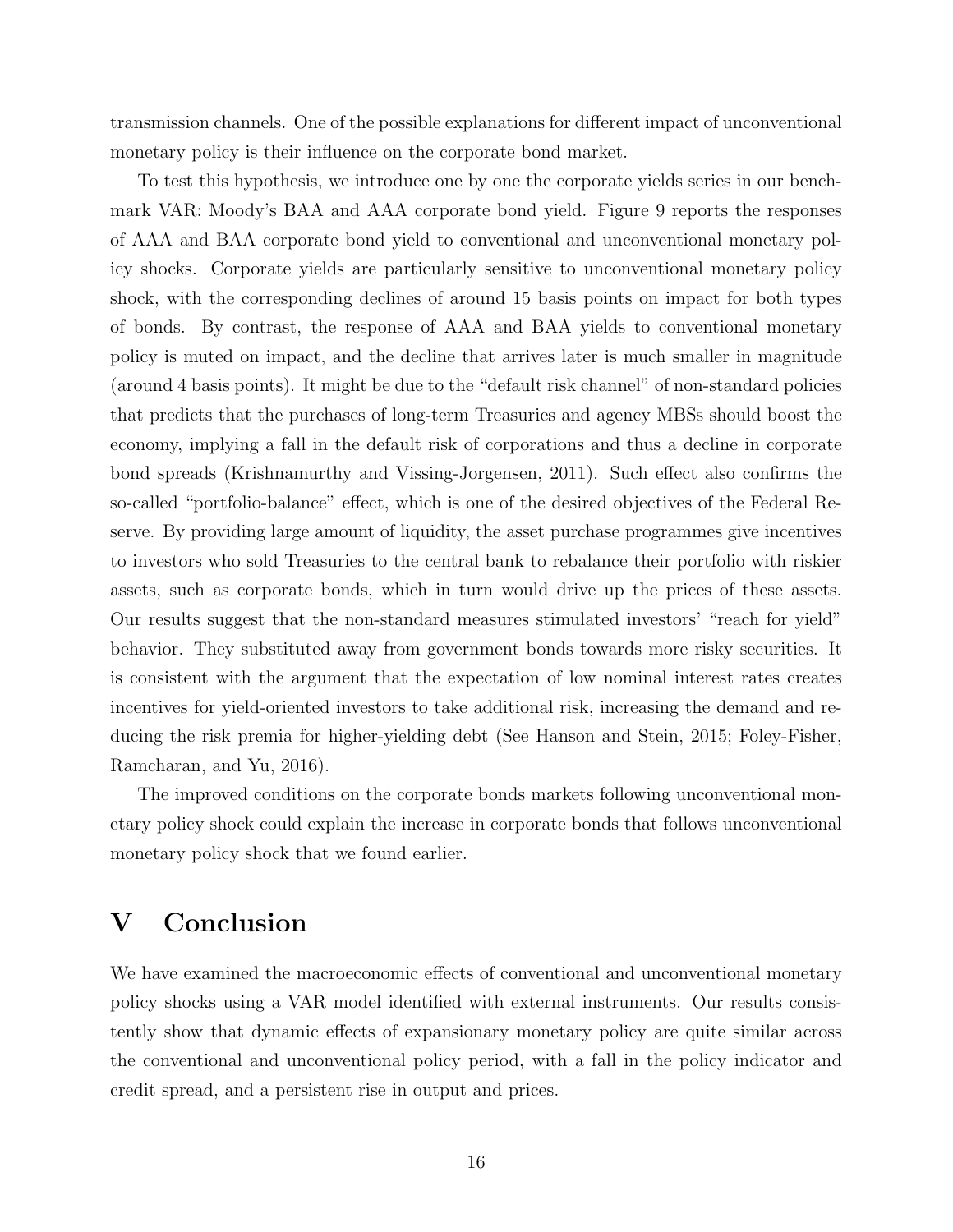Nevertheless, the transmission channels of conventional and unconventional monetary policies are different when corporate debt structure is taken into account. Indeed, their impact on corporate debt structure goes in opposite directions: conventional monetary easing increases the share of loans in corporate financing while unconventional monetary easing increases the share of debt securities.

Overall, our findings suggest that further empirical research on conventional and unconventional monetary policy and their effects on the structure of corporate debt is crucial in order to better understand the mechanism of monetary transmission to the real economy. From a theoretical perspective, modeling such patterns is also an interesting future research topic.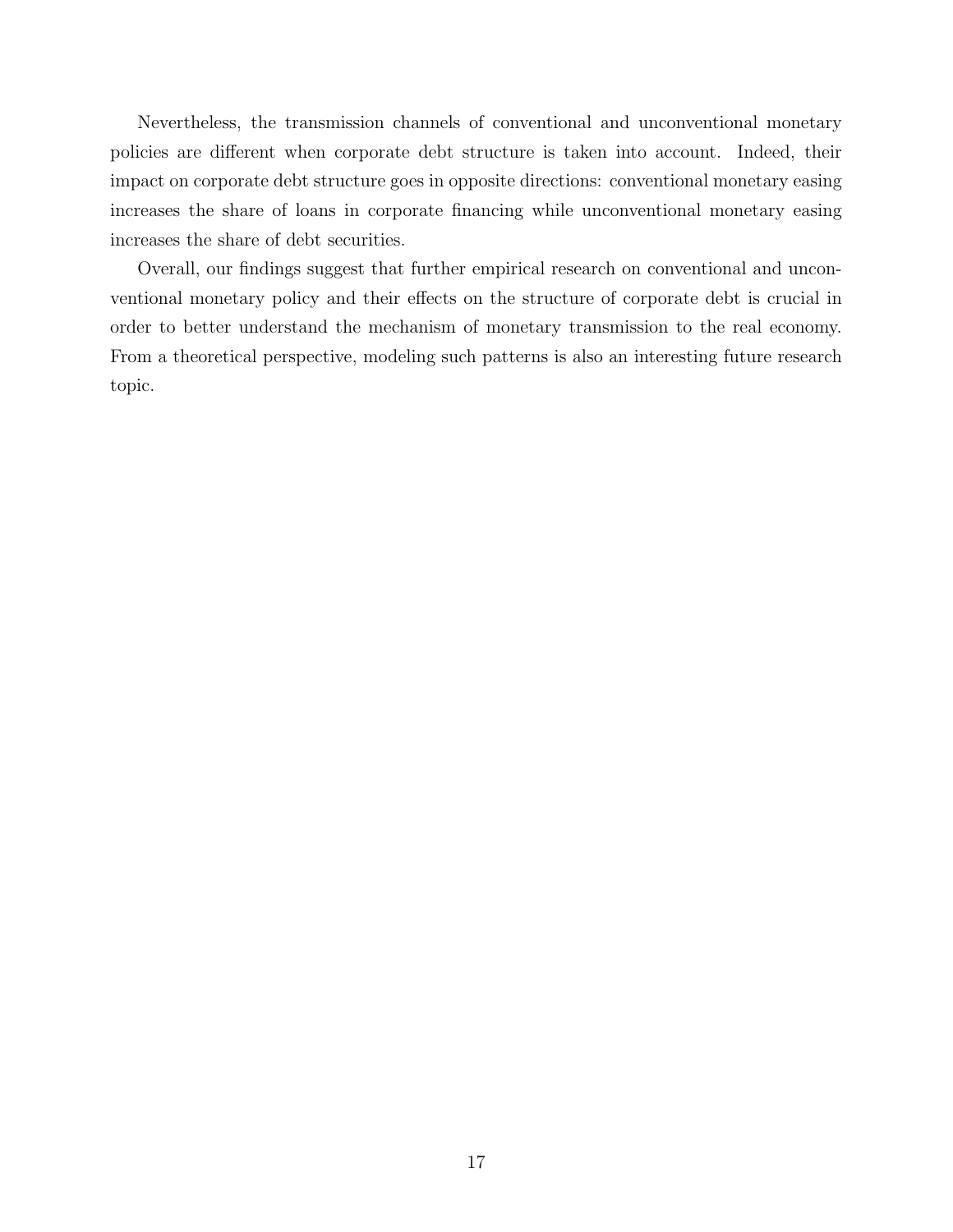## References

- <span id="page-19-6"></span>Adrian, T., P. Colla, and H. S. Shin (2013): "Which Financial Frictions? Parsing the Evidence from the Financial Crisis of 2007 to 2009," NBER Macroeconomics Annual, 27(1), 159–214.
- <span id="page-19-4"></span>Altavilla, C., M. Darracq Paries, and G. Nicoletti (2015): "Loan supply, credit markets and the euro area financial crisis," Working Paper Series 1861, European Central Bank.
- <span id="page-19-10"></span>Andrade, P., G. Gaballo, E. Mengus, and B. Mojon (2018): "Forward Guidance and Heterogeneous Beliefs," CEPR Discussion Papers 12650, C.E.P.R. Discussion Papers.
- <span id="page-19-5"></span>Arce, O., R. Gimeno, and S. Mayordomo (2017): "Making room for the needy: the credit-reallocation effects of the ECBs corporate QE," (1743).
- <span id="page-19-9"></span>BAUER, M. D., AND G. D. RUDEBUSCH (2014): "The Signaling Channel for Federal Reserve Bond Purchases," International Journal of Central Banking, 10(3), 233–289.
- <span id="page-19-2"></span>Baumeister, C., and L. Benati (2013): "Unconventional Monetary Policy and the Great Recession - Estimating the Impact of a Compression in the Yield Spread at the Zero Lower Bound," International Journal of Central Banking, 9(2), 165–212.
- <span id="page-19-3"></span>Becker, B., and V. Ivashina (2014): "Cyclicality of credit supply: Firm level evidence," Journal of Monetary Economics, 62(C), 76–93.
- <span id="page-19-0"></span>Bernanke, B., and M. Gertler (1989): "Agency Costs, Net Worth, and Business Fluctuations," American Economic Review, 79(1), 14–31.
- <span id="page-19-8"></span>Bernanke, B. S. (2010): "The economic outlook and monetary policy: a speech at the Federal Reserve Bank of Kansas City Economic Symposium, Jackson Hole, Wyoming, August 27, 2010," Discussion paper.
- <span id="page-19-1"></span>BERNANKE, B. S., M. GERTLER, AND S. GILCHRIST (1999): "The financial accelerator in a quantitative business cycle framework," in Handbook of Macroeconomics, ed. by J. B. Taylor, and M. Woodford, vol. 1 of Handbook of Macroeconomics, chap. 21, pp. 1341–1393. Elsevier.
- <span id="page-19-7"></span>BHATTARAI, S., G. B. EGGERTSSON, AND B. GAFAROV (2015): "Time Consistency and the Duration of Government Debt: A Signalling Theory of Quantitative Easing," NBER Working Papers 21336, National Bureau of Economic Research, Inc.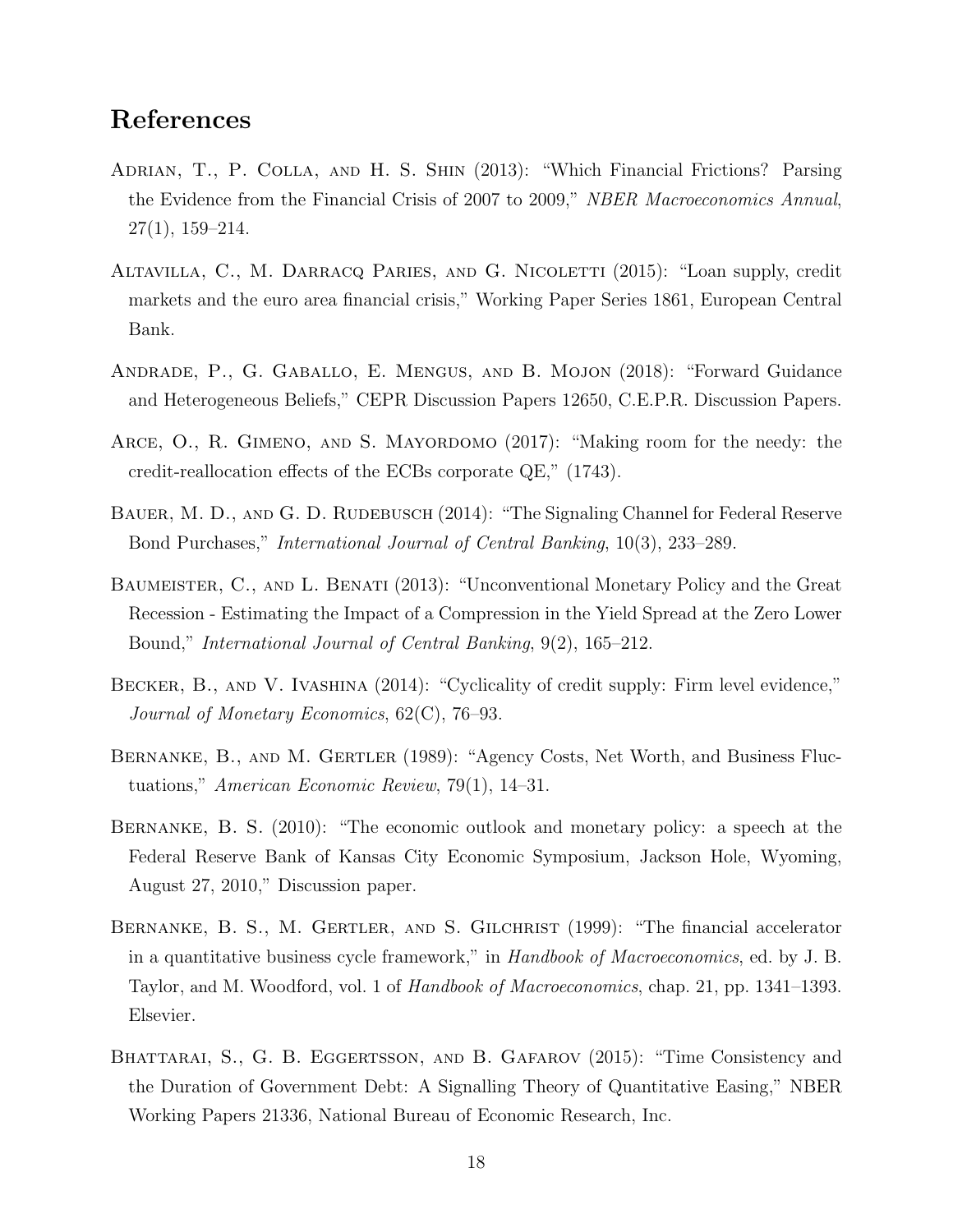- <span id="page-20-8"></span>CHEN, H., V. CÚRDIA, AND A. FERRERO (2012): "The Macroeconomic Effects of Largescale Asset Purchase Programmes," The Economic Journal, 122, F289–F315.
- <span id="page-20-11"></span>Chow, G. C., and A.-L. Lin (1971): "Best Linear Unbiased Interpolation, Distribution, and Extrapolation of Time Series by Related Series," The Review of Economics and Statistics,  $53(4)$ ,  $372-375$ .
- <span id="page-20-6"></span>CHRISTENSEN, J. H. E., AND S. KROGSTRUP (2016): "A Portfolio Model of Quantitative Easing," Working Paper Series 2016-12, Federal Reserve Bank of San Francisco.
- <span id="page-20-7"></span>CHRISTENSEN, J. H. E., AND G. D. RUDEBUSCH (2012): "The Response of Interest Rates to US and UK Quantitative Easing," Economic Journal, 122(564), 385–414.
- <span id="page-20-0"></span>Christiano, L. J., M. Eichenbaum, and C. L. Evans (1999): "Monetary policy shocks: What have we learned and to what end ?," Handbook of Macroeconomics.
- <span id="page-20-9"></span>Del Negro, M., G. Eggertsson, A. Ferrero, and N. Kiyotaki (2017): "The Great Escape? A Quantitiave Evaluation of the Fed's Liquidity Facilities," American Economic Review, 107(3), 824–857.
- <span id="page-20-3"></span>DRAUTZBURG, T. (2016): "A Narrative Approach to a Fiscal DSGE Model," FRB Philadelphia Working Paper.
- <span id="page-20-4"></span>EGGERTSSON, G. B., AND M. WOODFORD (2003): "The Zero Bound on Interest Rates and Optimal Monetary Policy," Brookings Papers on Economic Activity, 34(1), 139–235.
- <span id="page-20-5"></span>FARMER, R., AND P. ZABCZYK (2016): "The Theory of Unconventional Monetary Policy," NBER Working Papers 22135, National Bureau of Economic Research, Inc.
- <span id="page-20-1"></span>FIORE, F. D., AND H. UHLIG (2011): "Bank Finance versus Bond Finance," Journal of Money, Credit and Banking, 43(7), 1399–1421.
- <span id="page-20-2"></span>- (2015): "Corporate Debt Structure and the Financial Crisis," *Journal of Money*, Credit and Banking, 47(8), 1571–1598.
- <span id="page-20-10"></span>Foley-Fisher, N., R. Ramcharan, and E. Yu (2016): "The impact of unconventional monetary policy on firm financing constraints: Evidence from the maturity extension program," Journal of Financial Economics, 122(2), 409–429.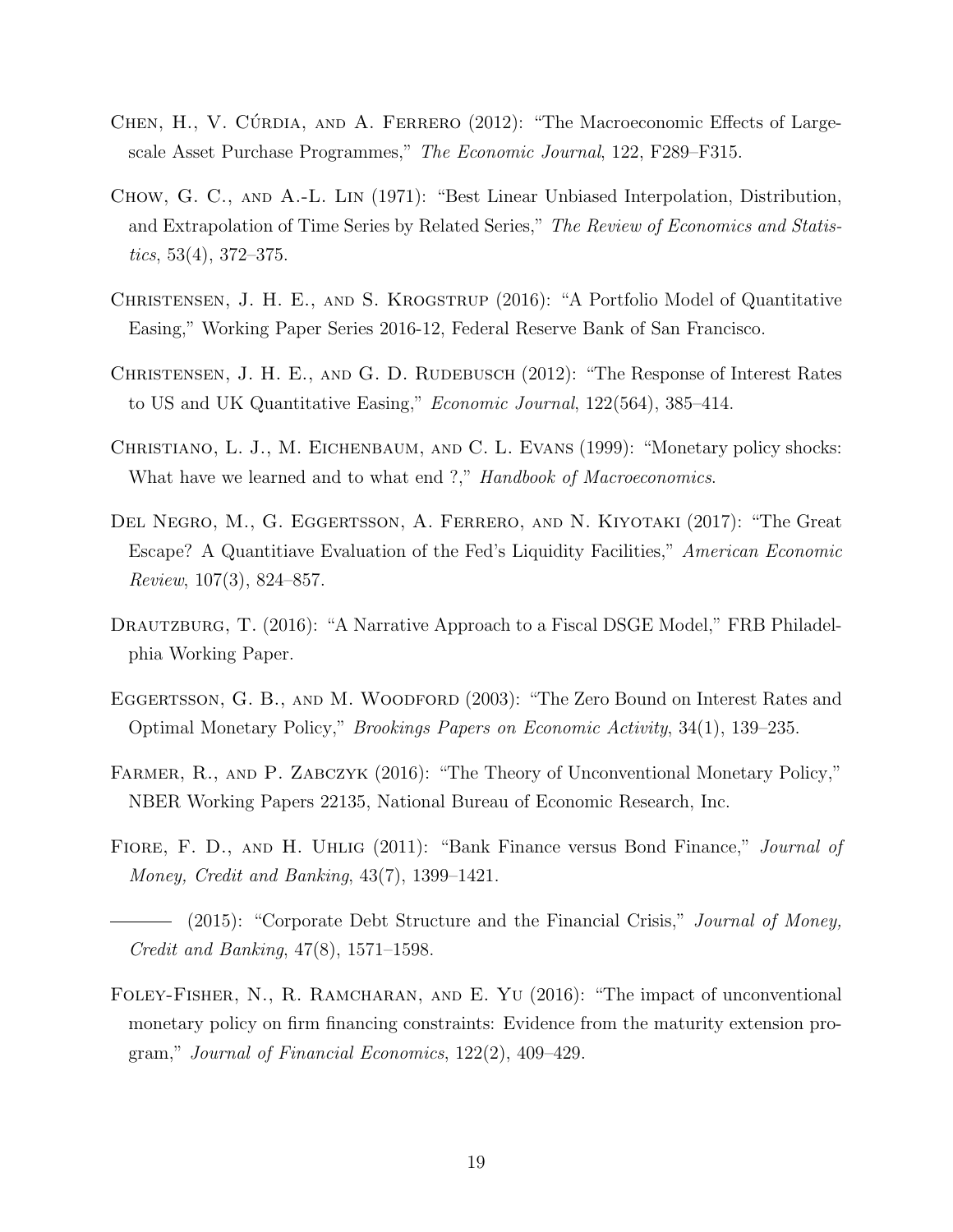- <span id="page-21-9"></span>Gagnon, J. E., M. Raskin, J. Remache, and B. P. Sack (2011): "Large-scale asset purchases by the Federal Reserve: did they work?," Economic Policy Review, (May), 41– 59.
- <span id="page-21-2"></span>Gambacorta, L., B. Hofmann, and G. Peersman (2014): "Effectiveness of Unconventional Monetary Policy at the Zero Lower Bound: a Cross-country Analysis," Journal of Money, Credit and Banking, 46(4), 615–642.
- <span id="page-21-7"></span>GERTLER, M., AND P. KARADI (2011): "A model of unconventional monetary policy," Journal of Monetary Economics, 58(1), 17–34.
- <span id="page-21-1"></span>- (2015): "Monetary Policy Surprises, Credit Costs, and Economic Activity," American Economic Journal: Macroeconomics, 7(1), 44–76.
- <span id="page-21-8"></span>GILCHRIST, S., D. LÓPEZ-SALIDO, AND E. ZAKRAJŠEK (2015): "Monetary Policy and Real Borrowing Costs at the Zero Lower Bound," American Economic Journal: Macroeconomics, 7(1), 77–109.
- <span id="page-21-0"></span>GILCHRIST, S., AND E. ZAKRAJŠEK (2012): "Credit Spreads and Business Cycle Fluctuations," American Economic Review, 102(4), 1692–1720.
- <span id="page-21-10"></span>GREENWOOD, R., R. HANSON, AND S. STEIN (2010): "A gap-filling theory of corporate debt maturity choice," Journal of Finance, 64, 993–1028.
- <span id="page-21-5"></span>GRJEBINE, T., U. SZCZERBOWICZ, AND F. TRIPIER (2018): "Corporate debt structure and economic recoveries," European Economic Review, 101(C), 77–100.
- <span id="page-21-4"></span>Grosse-Rueschkamp, B., S. Steffen, and D. Streitz (2018): "A Capital Structure Channel of Monetary Policy," mimeo.
- <span id="page-21-6"></span>GÜRKAYNAK, R., B. SACK, AND E. SWANSON (2005): "Do Actions Speak Louder Than Words? The Response of Asset Prices to Monetary Policy Actions and Statements," International Journal of Central Banking, pp. 55–93.
- <span id="page-21-11"></span>HANSON, S. G., AND J. C. STEIN (2015): "Monetary Policy and Long-Term Real Rates," Journal of Financial Economics, 115(3), 429–448.
- <span id="page-21-3"></span>Hofmann, B., and G. Peersman (2017): "Monetary Policy Transmission and Trade-offs in the United States: Old and New," Discussion paper.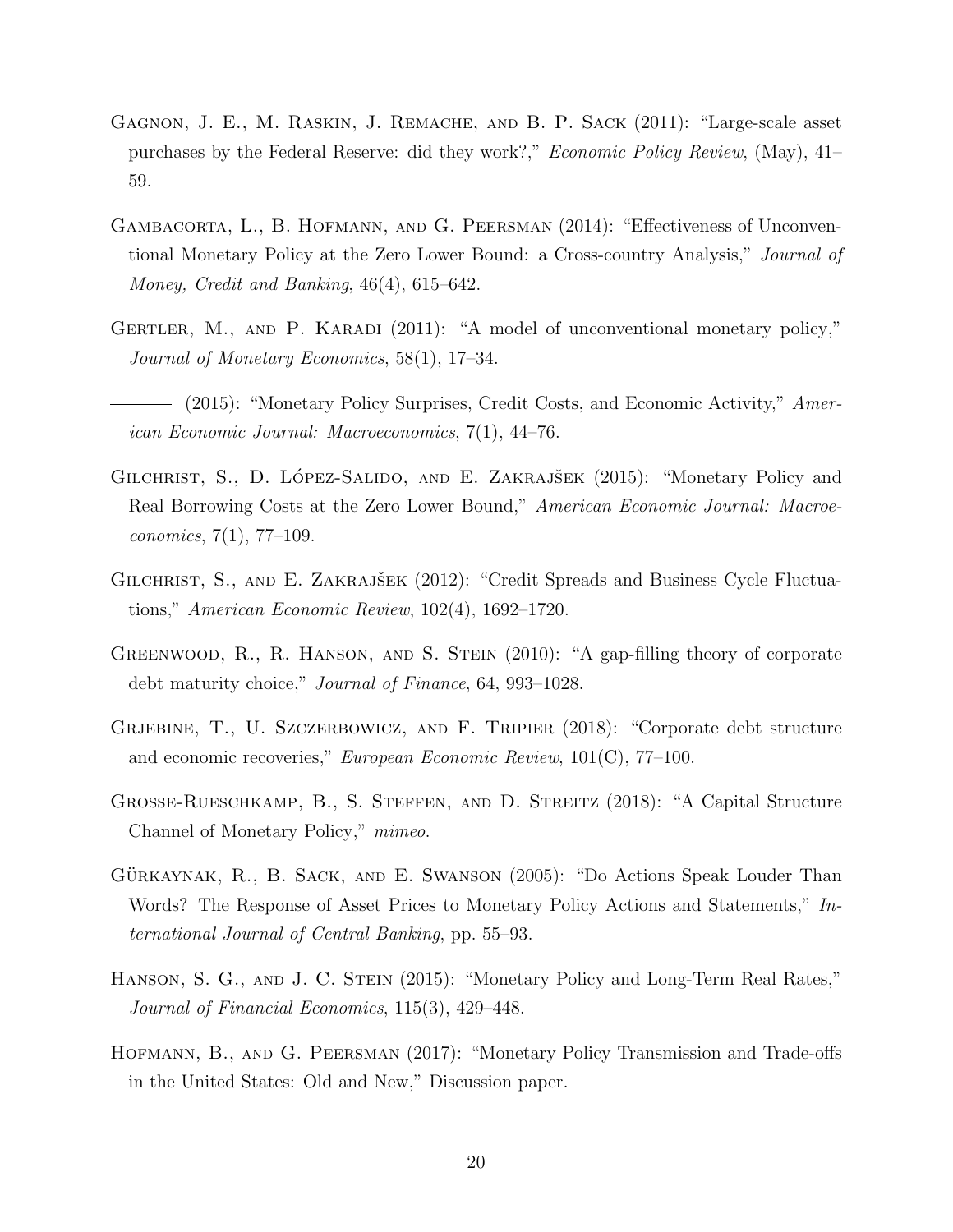- <span id="page-22-3"></span>Kashyap, A., J. Stein, and D. Wilcox (1993): "Monetary Policy and Credit Conditions: Evidence from the Composition of External Finance," American Economic Review, 83(1), 78–98.
- <span id="page-22-6"></span>KRISHNAMURTHY, A. (2010): "How Debt Markets Have Malfunctioned in the Crisis," Journal of Economic Perspectives, 24(1), 3–28.
- <span id="page-22-8"></span>Krishnamurthy, A., and A. Vissing-Jorgensen (2011): "The Effects of Quantitative Easing on Interest Rates: Channels and Implications for Policy," Brookings Papers on Economic Activity, 43(2 (Fall)), 215–287.
- <span id="page-22-2"></span>Leeper, E. M., C. A. Sims, and T. Zha (1996): "What does Monetary Policy do?," Brookings Papers on Economic Activity, 27(2), 1–78.
- <span id="page-22-4"></span>LO DUCA, M., G. NICOLETTI, AND A. VIDAL MARTÍNEZ (2016): "Global corporate bond issuance: What role for US quantitative easing?," Journal of International Money and *Finance*,  $60(C)$ , 114–150.
- <span id="page-22-1"></span>Mertens, K., and M. O. Ravn (2013): "The Dynamic Effects of Personal and Corporate Income Tax Changes in the United States," American Economic Review, 103(4), 1212–47.
- <span id="page-22-9"></span>Nakamura, E., and J. Steinsson (2013): "High Frequency Identification of Monetary Non-Neutrality," NBER Working Papers 19260, National Bureau of Economic Research, Inc.
- <span id="page-22-10"></span>ROGERS, J. H., C. SCOTTI, AND J. H. WRIGHT (2014): "Evaluating Asset-Market Effects of Unconventional Monetary Policy: A Cross-Country Comparison," International Finance Discussion Papers 1101, Board of Governors of the Federal Reserve System (U.S.).

- <span id="page-22-5"></span>Stein, J. C. (2012): "Large-Scale Asset Purchases : a speech at the Third Boston University/Boston Fed Conference on Macro-Finance Linkages, Boston, Massachusetts, November 30, 2012," Speech, Board of Governors of the Federal Reserve System (U.S.).
- <span id="page-22-0"></span>Stock, J. H., and M. Watson (2012): "Disentangling the Channels of the 2007-2009 Recession," Brookings Papers on Economic Activity, 44(1), 81–156.

<span id="page-22-7"></span><sup>(2016): &</sup>quot;Unconventional Monetary Policy and International Risk Premia," International Finance Discussion Papers.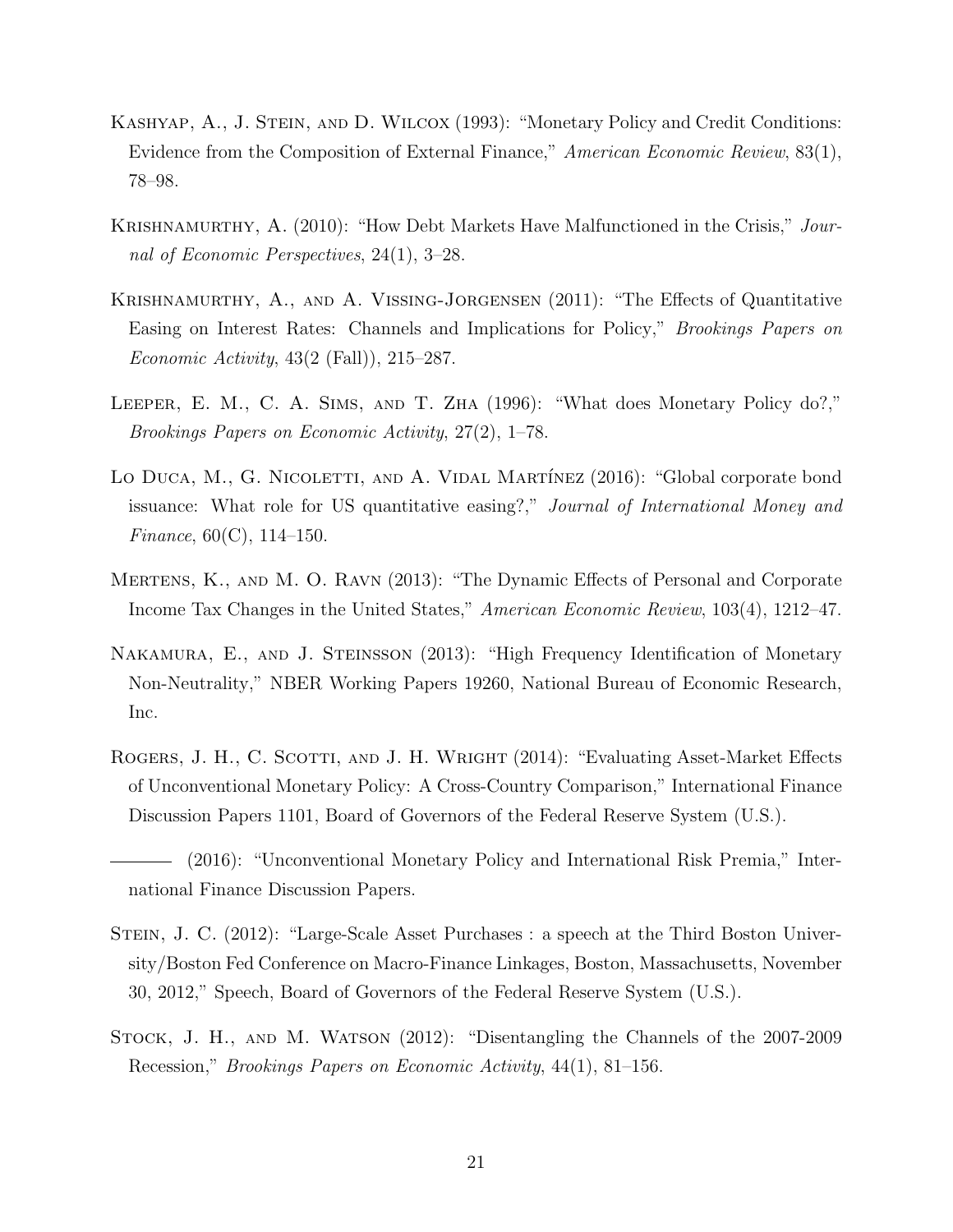- <span id="page-23-4"></span>STOCK, J. H., J. H. WRIGHT, AND M. YOGO (2002): "A Survey of Weak Instruments and Weak Identification in Generalized Method of Moments," Journal of Business & Economic Statistics, 20(4), 518–29.
- <span id="page-23-3"></span>Swanson, E. T. (2017): "Measuring the Effects of Federal Reserve Forward Guidance and Asset Purchases on Financial Markets," NBER Working Papers 23311, National Bureau of Economic Research, Inc.
- <span id="page-23-1"></span>Vayanos, D., and J.-L. Vila (2009): "A Preferred-Habitat Model of the Term Structure of Interest Rates," NBER Working Papers 15487, National Bureau of Economic Research, Inc.
- <span id="page-23-0"></span>WEALE, M., AND T. WIELADEK (2016): "What are the macroeconomic effects of asset purchases?," Journal of Monetary Economics, 79(C), 81–93.
- <span id="page-23-2"></span>WRIGHT, J. H. (2012): "What does Monetary Policy do to Long-term Interest Rates at the Zero Lower Bound?," Economic Journal, 122(564), F447–F466.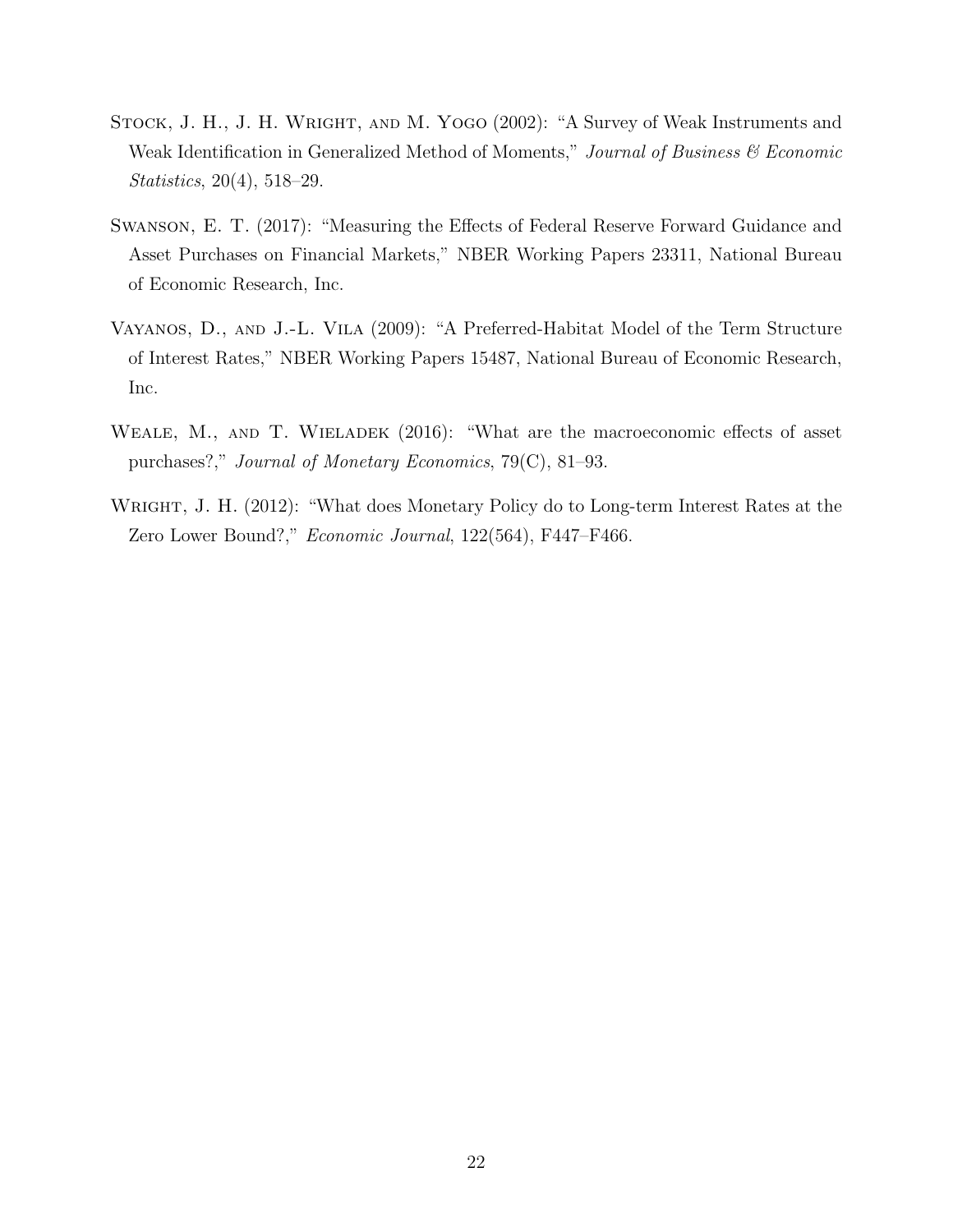# <span id="page-24-0"></span>A VAR Data

- $gdp_t$ : output is the real interpolated GDP (GDPC1). Source: FRED (Federal Reserve Economic Data). The [Chow and Lin](#page-20-11) [\(1971\)](#page-20-11) procedure is used to interpolate the real quarterly GDP.
- $p_t$ : prices are the monthly consumer price index (CPI). Source: FRED.
- policy indicators and instruments: the five-year Treasury yield. Source: Datastream;
- Residential and non residential investment (interpolated), consumption and all employees from FRED.
- debt instruments of Nonfinancial Corporate Business sector (L.103) from Financial Accounts of the United States (Z.1) (interpolated).;
- $ebp_t$ : the excess bond premium. Source: Gilchrist and Zakrajšek [\(2012\)](#page-21-0);
- Corporate BAA and AAA yields from Datastream.

For inference, we use the natural log of output. Our interest rate variables remain unchanged.

# B Figures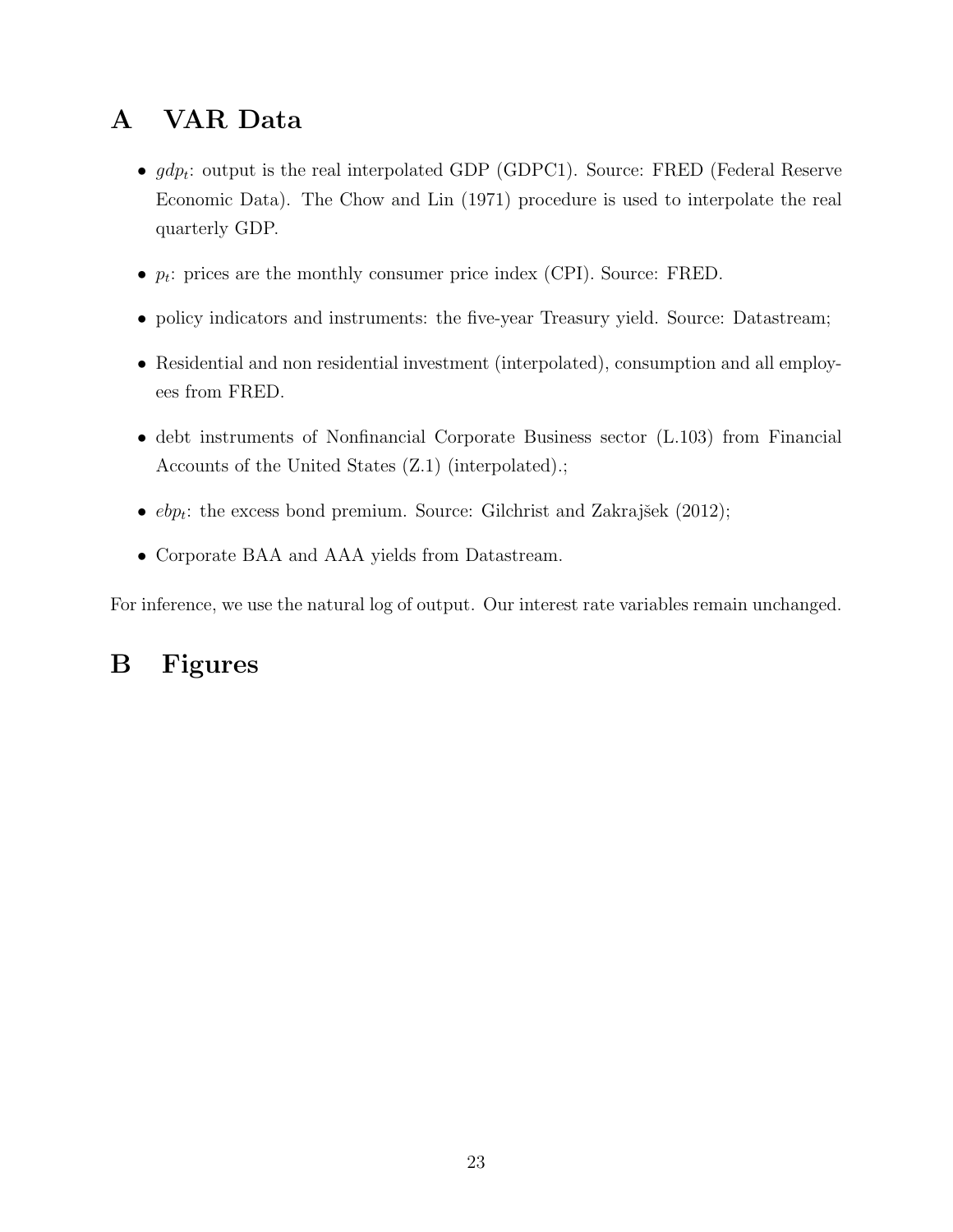

<span id="page-25-0"></span>Figure 1: Responses of macroeconomic variables to an expansionary monetary policy shock.

Note: The solid black line represents the median responses. The 16th and 84th percentile are displayed in dotted black.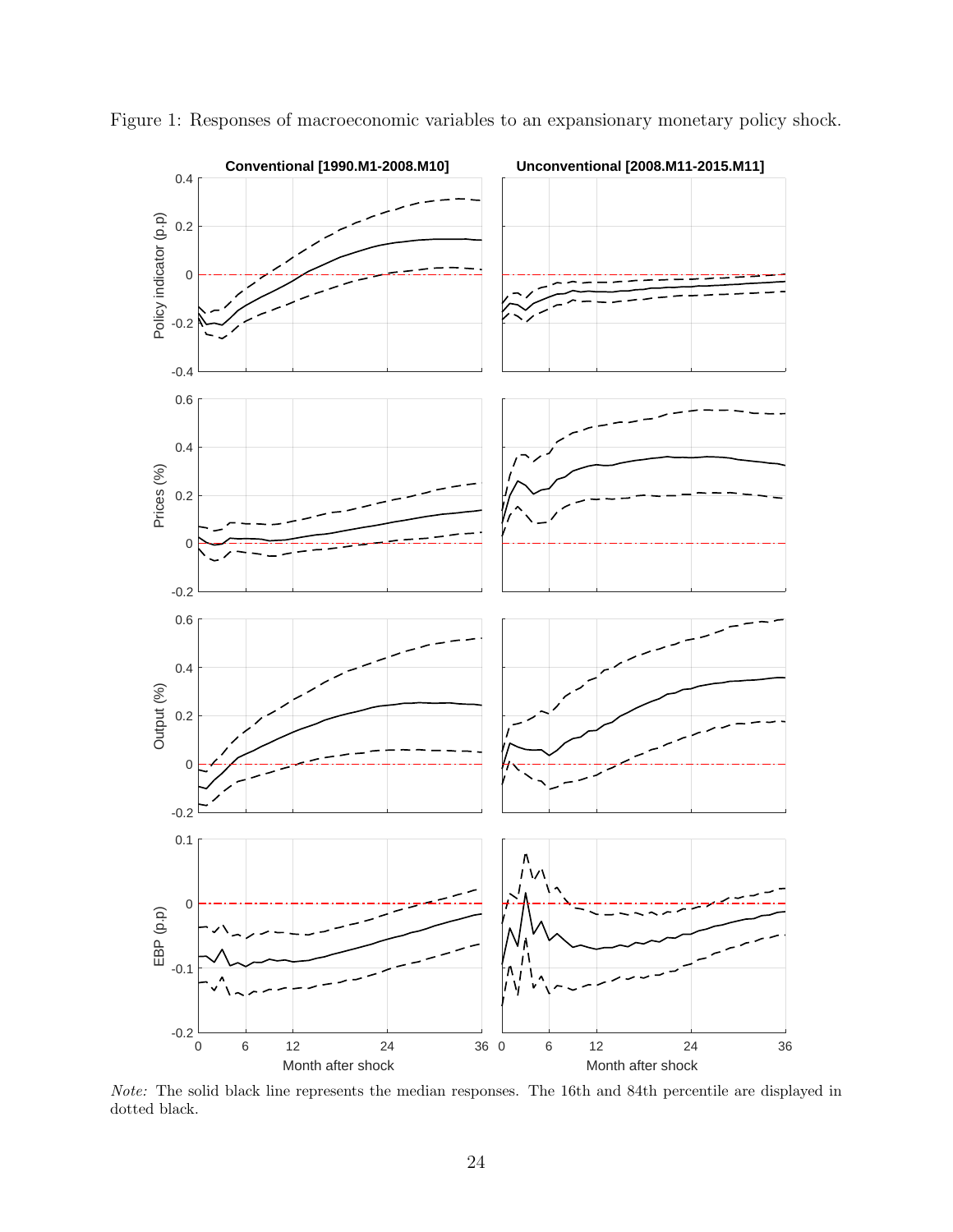

<span id="page-26-0"></span>Figure 2: Responses of additional macroeconomic variables to an expansionary monetary policy shock.

Note: The solid black line represents the median responses. The 16th and 84th percentile are displayed in dotted black.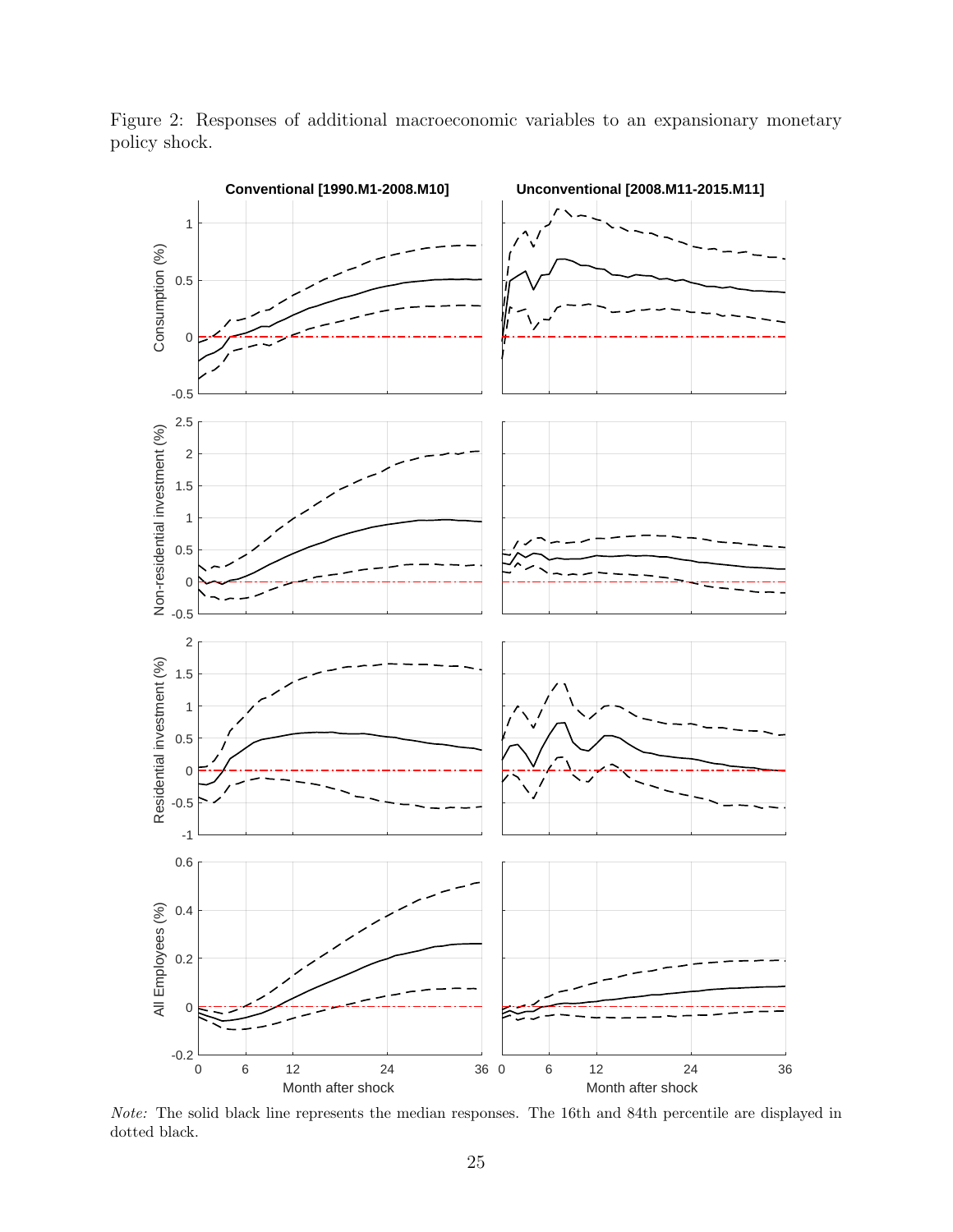<span id="page-27-0"></span>

Figure 3: Corporate debt structure in the U.S.: Loans and Debt Securities

Note: Billions of dollars; amounts outstanding end of period, not seasonally adjusted. Source: Financial Accounts of the United States (Z.1), L.103 Nonfinancial Corporate Business.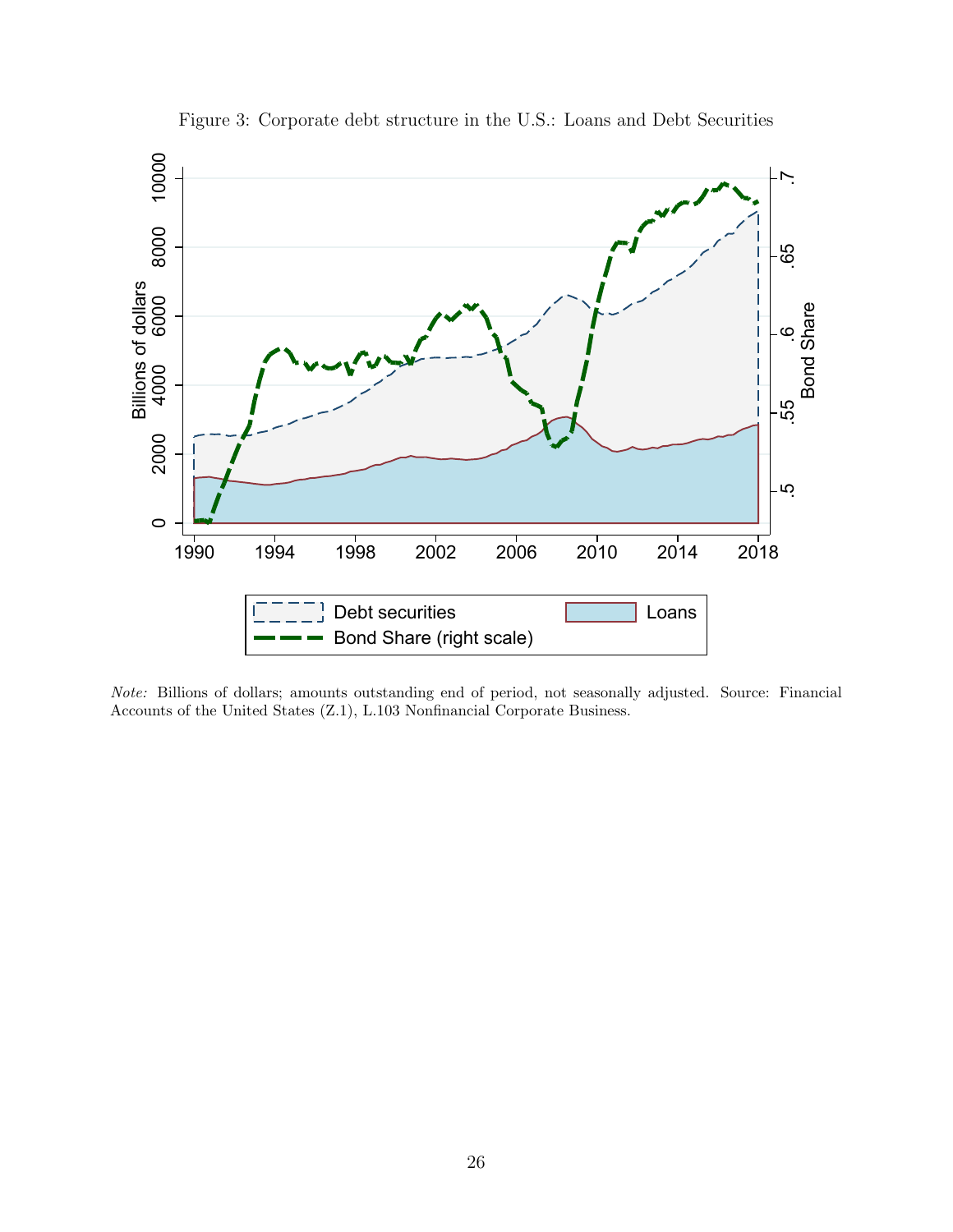

<span id="page-28-0"></span>

Note: Billions of dollars; amounts outstanding end of period, not seasonally adjusted. Source: Financial Accounts of the United States (Z.1), L.103 Nonfinancial Corporate Business.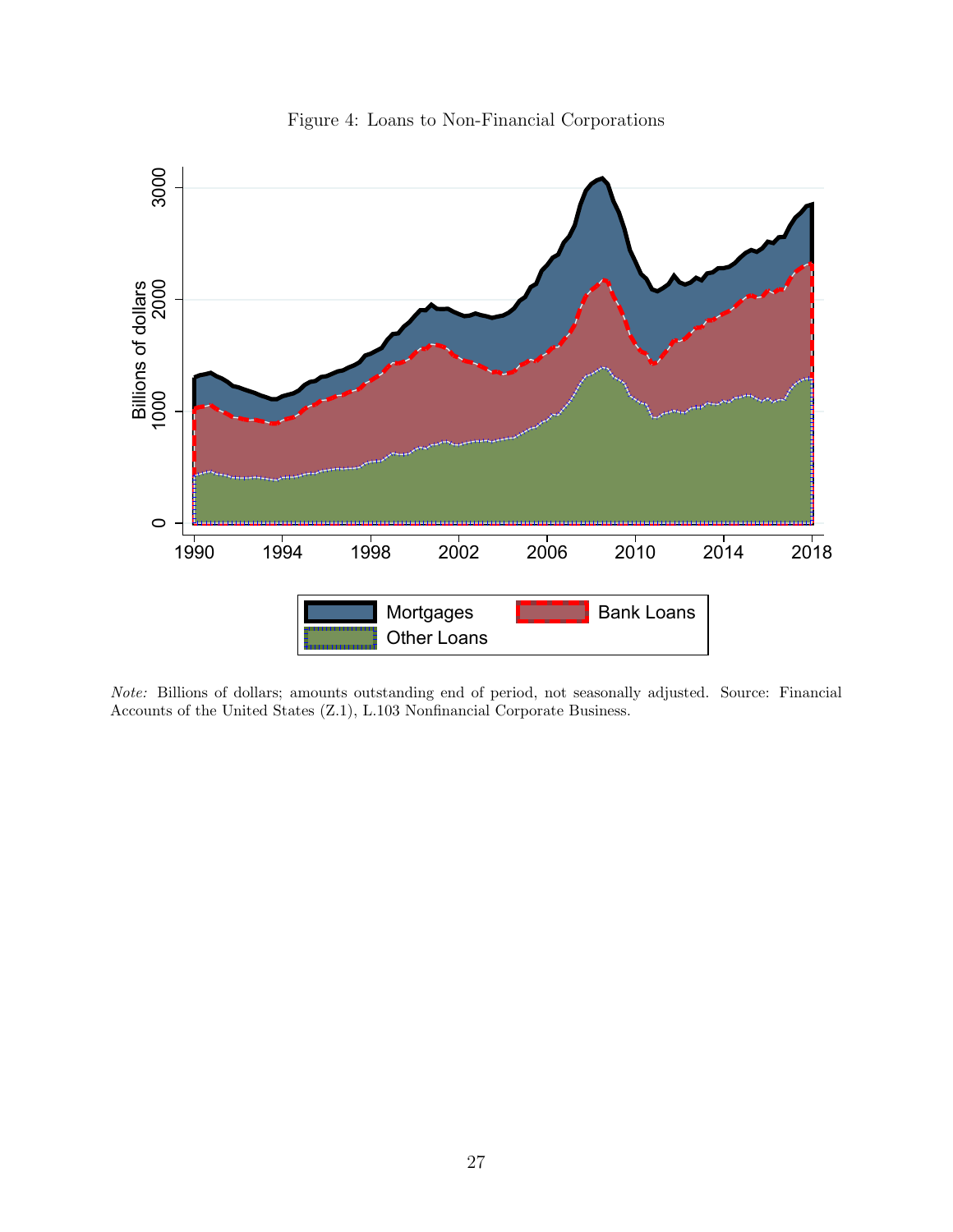

<span id="page-29-0"></span>

Note: Billions of dollars; amounts outstanding end of period, not seasonally adjusted. Source: Financial Accounts of the United States (Z.1), L.103 Nonfinancial Corporate Business.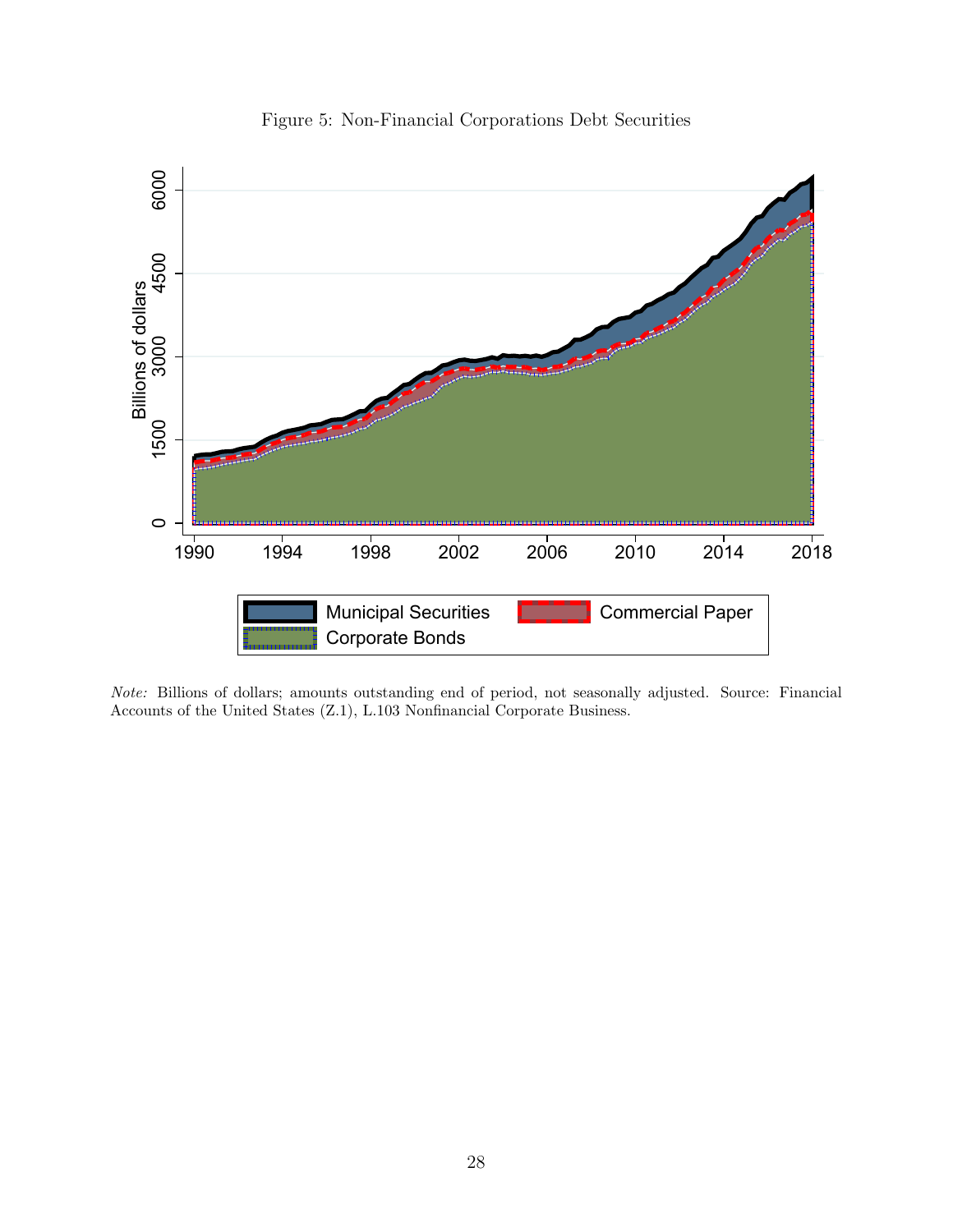

<span id="page-30-0"></span>Figure 6: Responses of loans to NFC to an expansionary monetary policy shock.

Note: The solid black line represents the median responses. The 16th and 84th percentile are displayed in dotted black.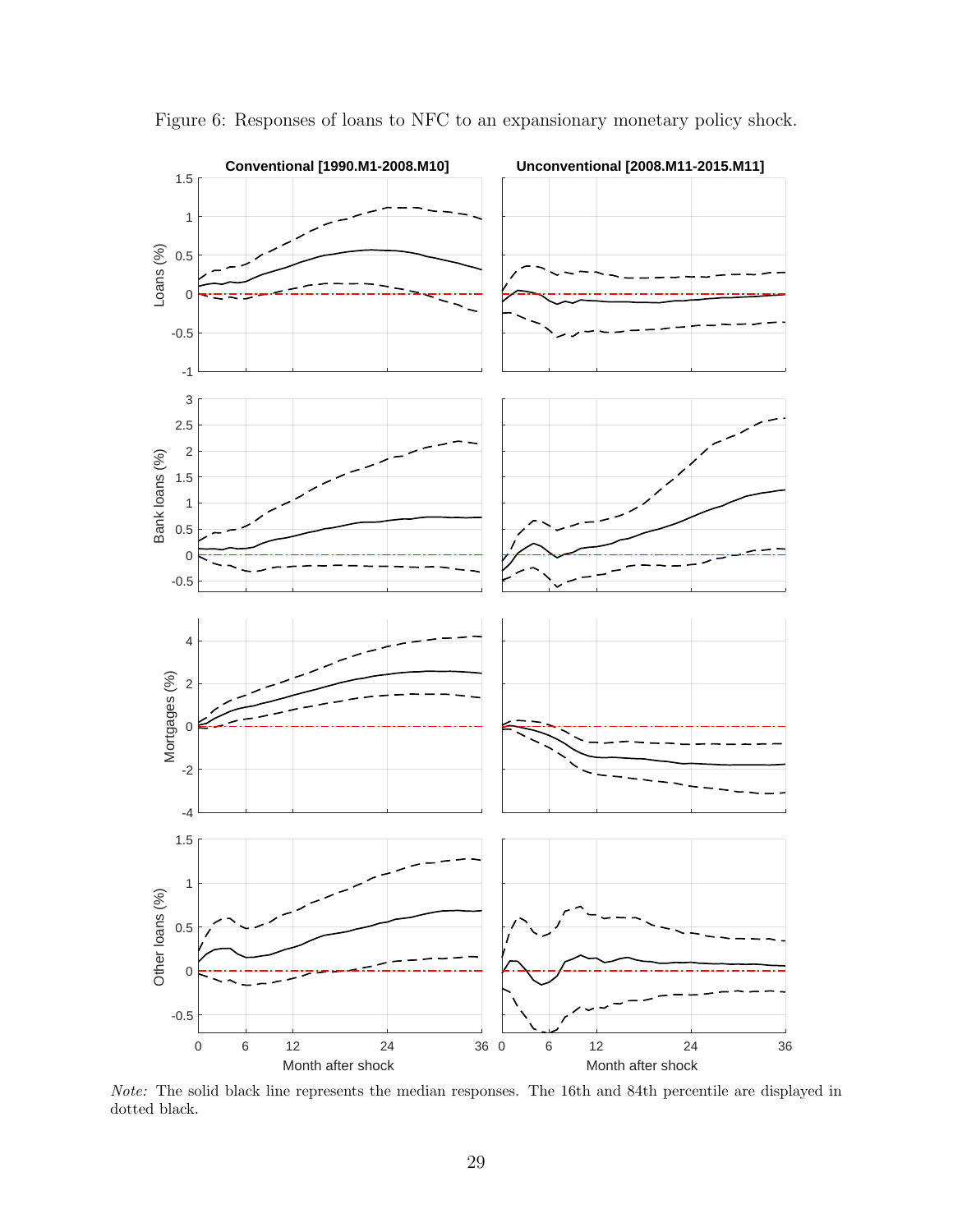

<span id="page-31-0"></span>Figure 7: Responses of debt securities to an expansionary monetary policy shock.

Note: The solid black line represents the median responses. The 16th and 84th percentile are displayed in dotted black.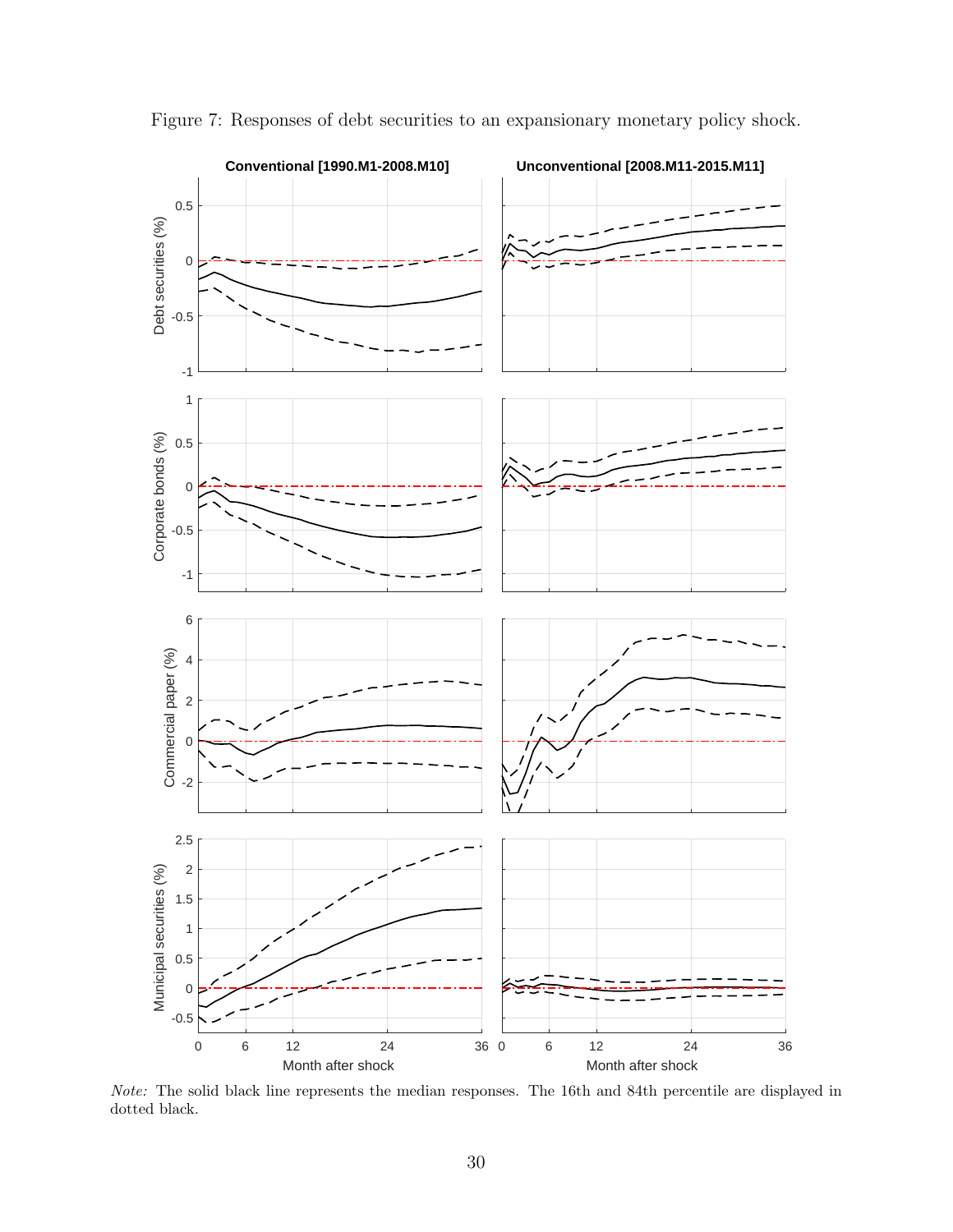

<span id="page-32-0"></span>Figure 8: Differences in responses to conventional and unconventional monetary shock.

Note: The solid black line represents the median responses. The 16th and 84th percentile are displayed in dotted black.